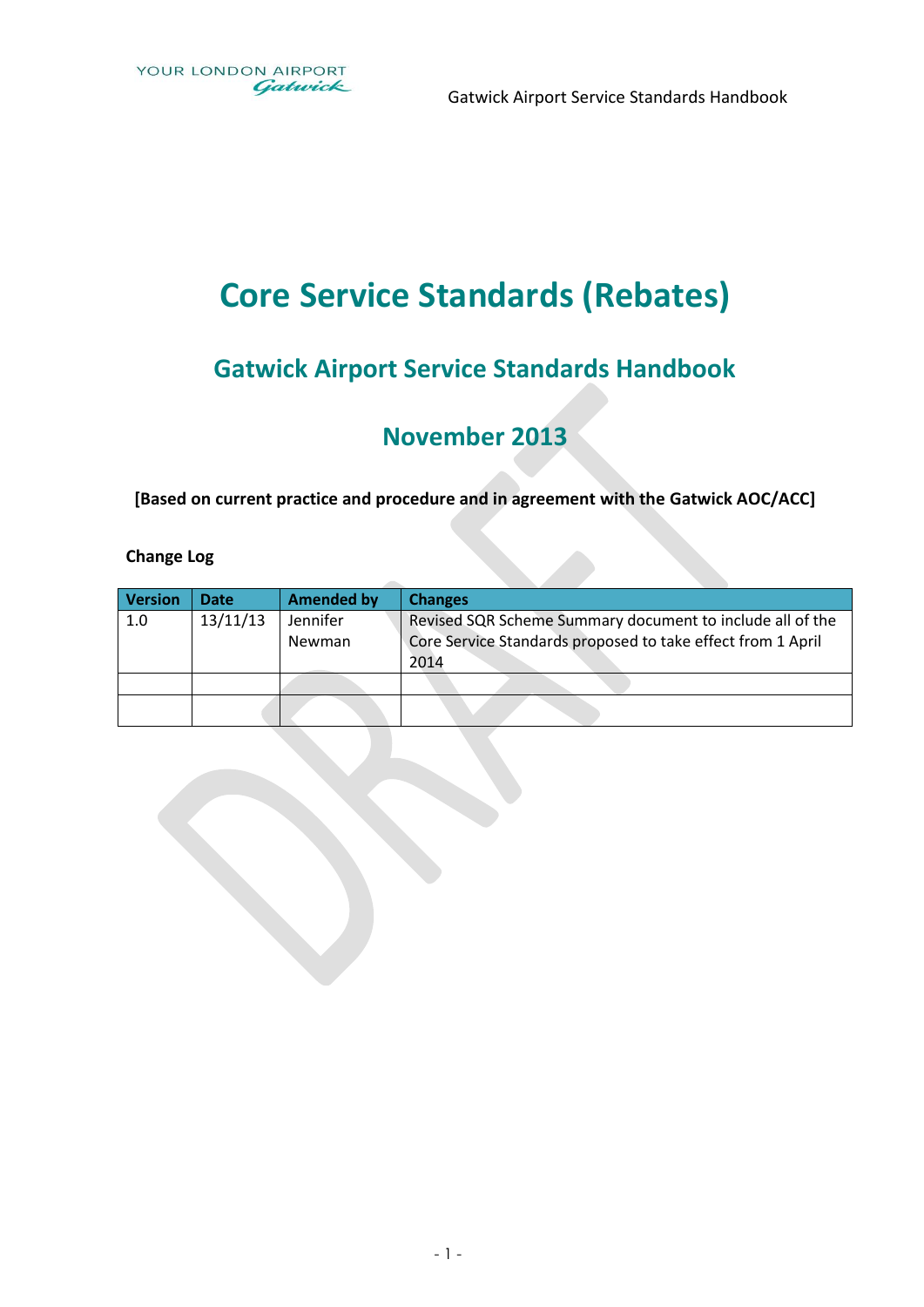

## **Contents**

| Introduction                             | Page 3       |
|------------------------------------------|--------------|
| <b>Passenger Satisfaction Measures</b>   | Page $3-4$   |
| Quality of Service Monitor (QSM)         | Page $3-4$   |
| Security                                 | Page $5-9$   |
| <b>Central Search</b>                    | Page $5-6$   |
| <b>Flight Connections</b>                | Page $6 - 7$ |
| <b>Staff Search</b>                      | Page $7 - 8$ |
| <b>External Control Posts</b>            | Page $8-9$   |
| Passenger & Airline Operational Measures | Page $9-16$  |
| Asset Availability <sup>1</sup>          | Page $9-11$  |
| Outbound Baggage (OBP)                   | Page 11      |
| Inter-Terminal Shuttle System            | Page 12-13   |
| <b>Stand Availability</b>                | Page 13-14   |
| <b>Pier Service</b>                      | Page 14 - 15 |
| <b>Allowable Exclusions</b>              | Page 16 - 18 |
| Aerodrome Congestion Term                | Page 18 - 21 |

## **Appendices**

| Appendix I   | Terms of Reference for North Terminal Manual Security            |
|--------------|------------------------------------------------------------------|
|              | Measurement, including the unhindered walk times                 |
| Appendix II  | Rule set for ST automated security measurement, including        |
|              | unhindered walk times                                            |
| Appendix III | List of General & Priority Assets & Relevant layout plans (as at |
|              | September 2013)                                                  |
| Appendix IV  | Outbound Baggage Measure                                         |
|              |                                                                  |
| Appendix V   | Shuttle standard operating protocols                             |
|              |                                                                  |

<sup>1&</sup>lt;br>Includes Jetties; Fixed Electrical Ground Power; Passenger Sensitive Equipment (General and Priority) and Arrivals baggage reclaim belts.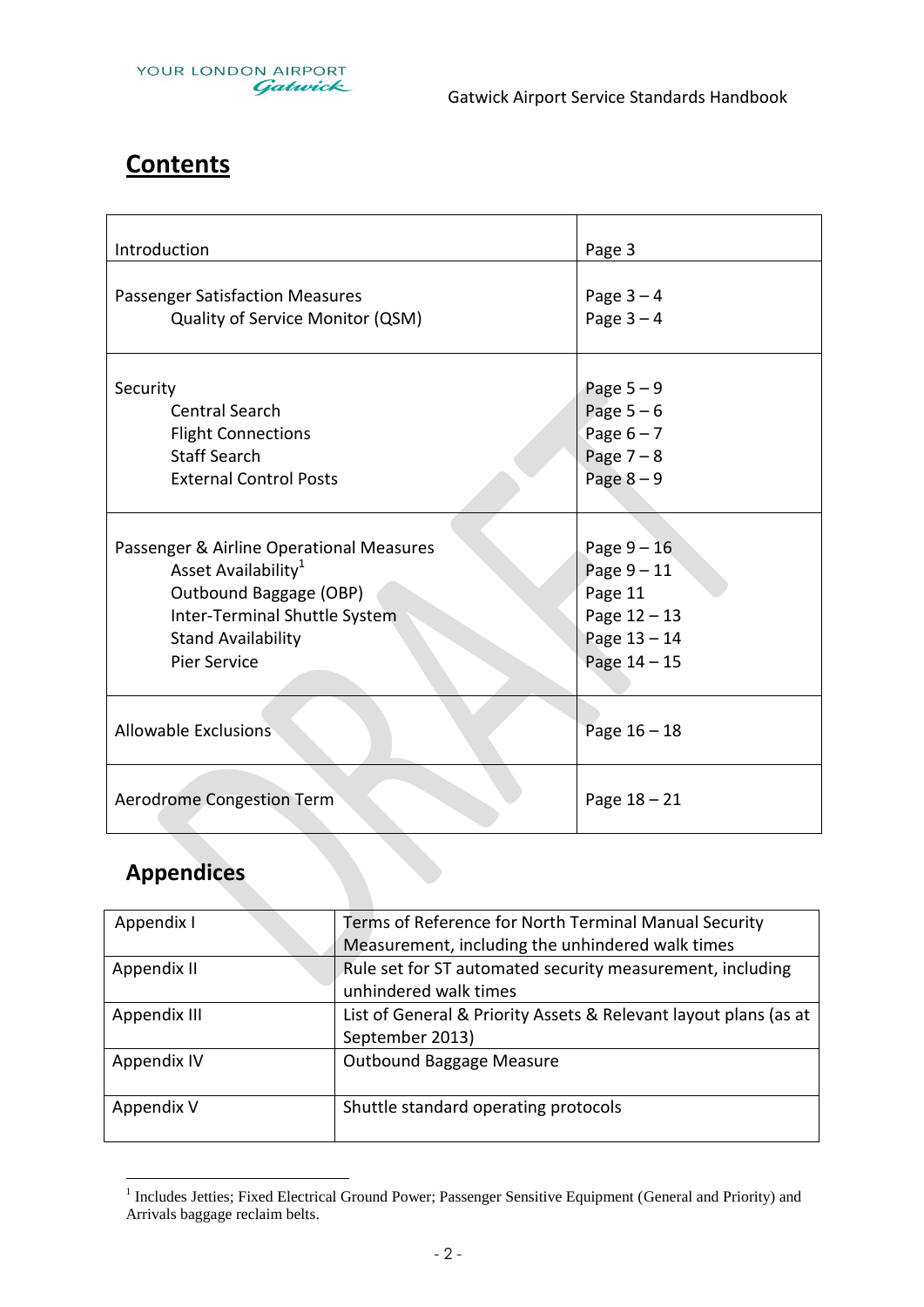

## **Introduction**

Gatwick Airport Limited's Conditions of Use set down the rebate level, (which GAL will pay to the airlines if the metric is not met, as per Schedule 3 of the Conditions of Use), for each of the metrics included within the core service standards. This handbook takes each of the core service standards in turn, detailing the standard, the metric; the applicable core hours and any specific exclusions (where relevant), and an explanatory note about how that standard is measured / calculated.

This handbook also details the limited circumstances in which exclusions to the standards might be applied.

The terms within this handbook can be amended from time to time as agreed between GAL and the nominated AOC/ACC representatives<sup>2</sup>. Agreements will be noted on the change log and the handbook updated accordingly. The handbook will be published on the Airline Consultation website and annexed to Gatwick Airport's Conditions of Use.

The core service standards cover service quality performance, specifically the availability of the following equipment:

- Passenger operational measures: Passenger Sensitive Equipment (PSE) for general and priority categories, such as lifts, escalators and passenger conveyors; Inter Terminal Shuttle and arrivals baggage reclaim belts
- Airline operational measures: Outbound baggage; Stands; Jetties; Pier Service and Fixed electrical ground power

The core service standards also include:

- Security queuing times
- **Passenger satisfaction measures: Passenger perception of departure lounge seat** availability, the quality of flight information, way finding and the cleanliness of terminal buildings
- **Aerodrome congestion term**

## **Passenger Satisfaction Measures**

#### **Quality of Service Monitor Scores (QSM)**

(Departure Lounge Seating, Cleanliness, Way finding, Flight Information)

#### **Metric**

 $\overline{a}$ 

Performance is calculated based on responses to a customer service survey conducted amongst departing, arriving and transfer passengers. It is reported monthly based upon a

 $2$  The current nominated representatives are Jamie Hobbs (BA); Sarah Mumar (Virgin) and Jo Rettie (ACC representative)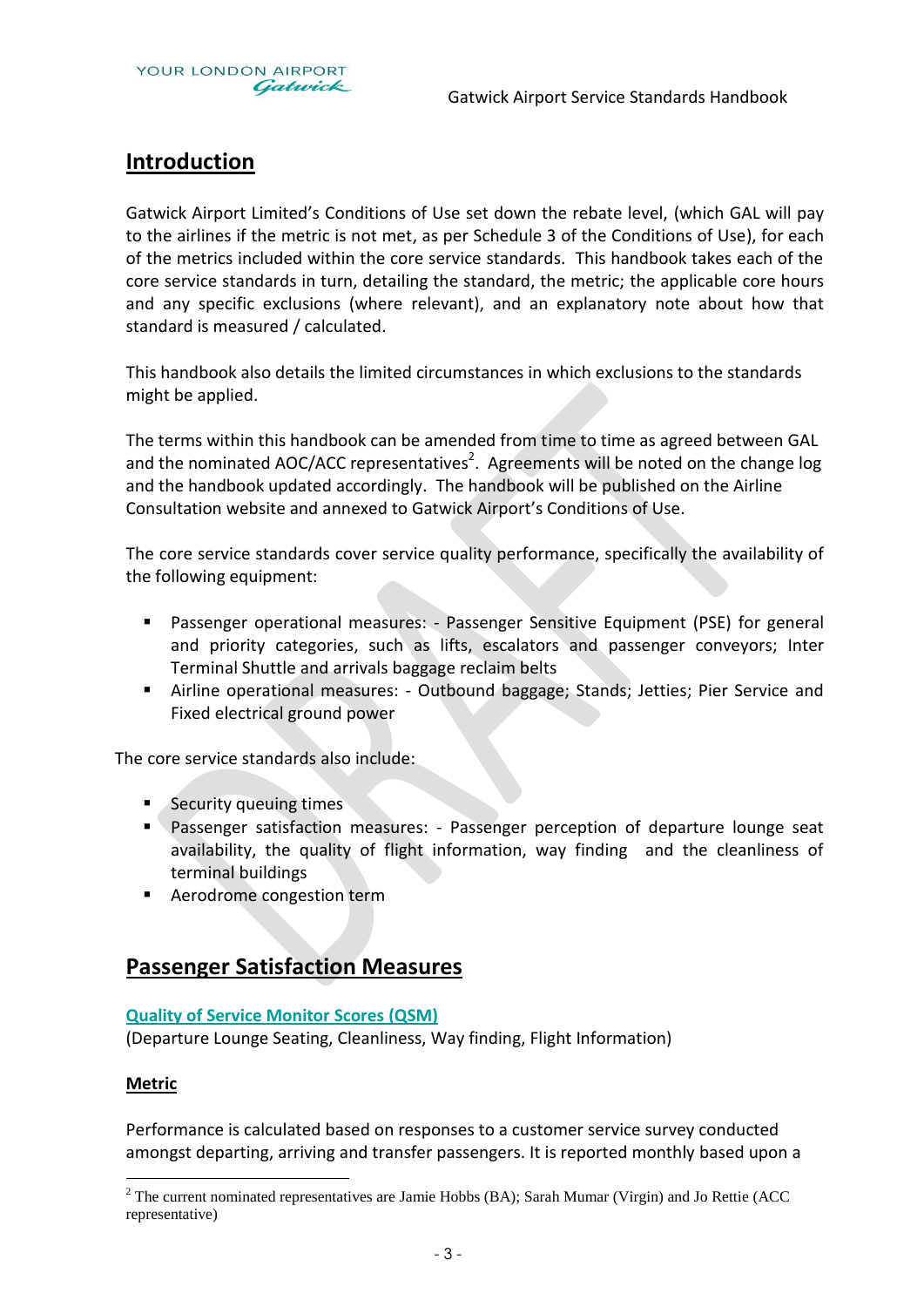moving annual total of 12 monthly QSM scores and is weighted by passenger numbers for country of destination / origin and hour of day. Performance is measured against the following targets:

| Departure Lounge Seating | 3.8 |
|--------------------------|-----|
| Cleanliness              | 4.0 |
| Way finding              | 4.1 |
| Flight Information       | 4.2 |

With (1) extremely poor, (2) poor, (3) average, (4) good, (5) excellent

#### **Notes**

The Quality of Service Monitor [QSM] is a continuous customer service monitor conducted monthly amongst departing and arriving passengers. At Gatwick approximately 19,000 passengers per annum are sampled – 1000 departing and 600 arriving passengers per month.

Face to face interviews are conducted with passengers using hand-held PDA's with outbound and inbound passengers. Outbound interviews are at the departure gates, inbound at the arrivals concourse. To be eligible for interview, passengers must be aged 18 or over.

During each monthly fieldwork period interviews will be conducted on a selection of mornings/afternoons and weekdays/weekends. A typical morning shift runs from 0700- 1400 hours and an afternoon shift runs from 1400-2100 hours. This does vary according to winter and summer flight schedules.

Quotas are set [using GDW] by country of destination/origin for the departures survey. In some cases, sub quotas are set for specific airports. At the analysis stage (at the end of each month) the data is weighted by country of destination/origin using reported passenger traffic to ensure it reflects the profile of the population of airport users. Weighting is applied by country of origin/destination and hour of day.

Passengers are asked to rate a range of services/facilities according to their perceived experience. A rating is obtained using a 1-5 rating scale where 1=Extremely Poor, 2=Poor, 3=Average, 4=Good and 5=Excellent. Passengers are also given the option to rate '9' if 'not applicable' or feel unable to give a rating.

#### **Calculation**

The four QSM measurements (Departure Lounge Seating, Cleanliness, Way finding, Flight Information) are generated by an additional programme which applies a weight by usage [where applicable] where a single score needs to be derived from multiple scores e.g. Cleanliness. A final weight is applied for total monthly passengers by terminal to reflect seasonal changes in passenger volumes.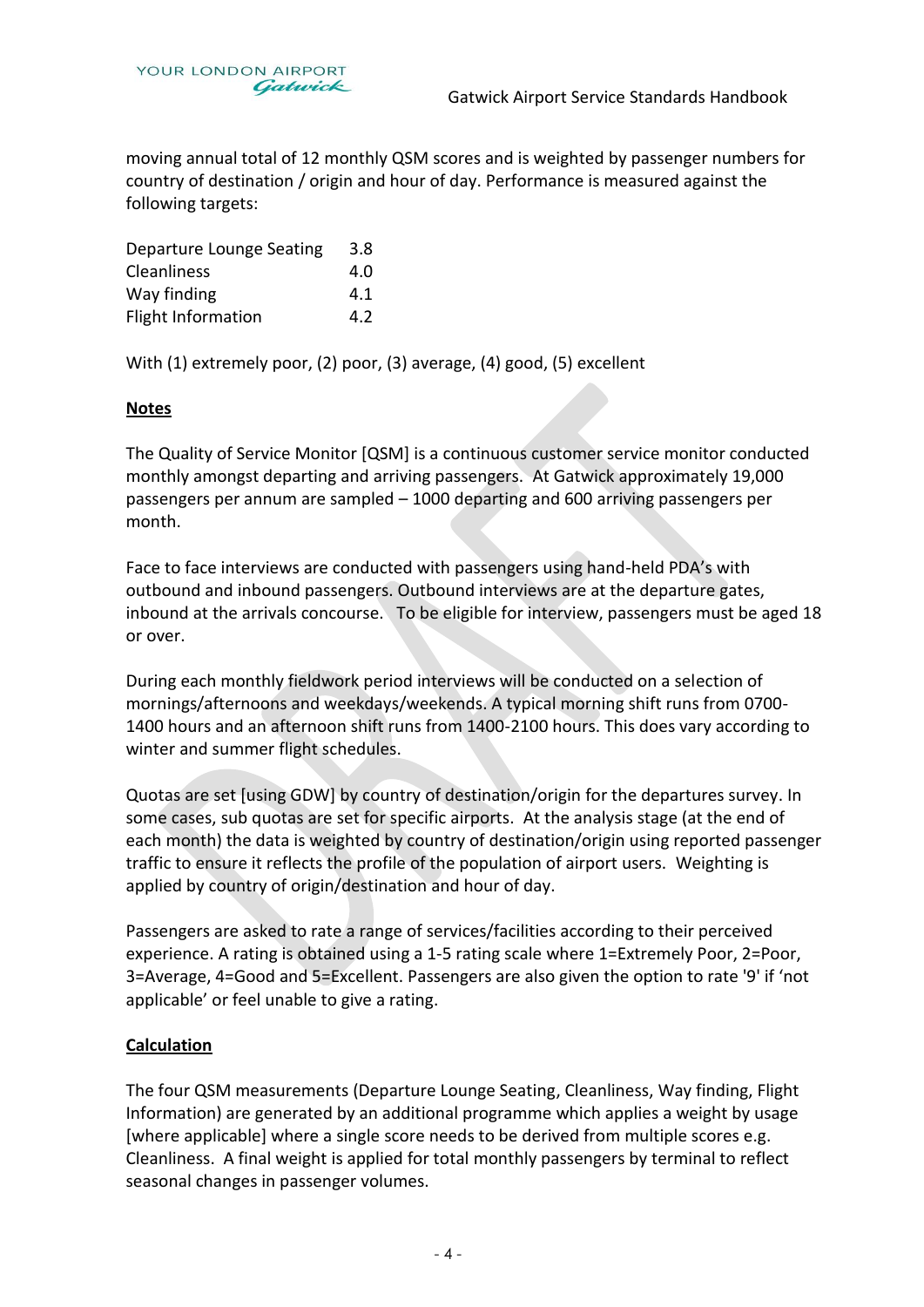

## **Security**

#### **Central Passenger Search Security Queuing**

#### **Metric**

Queue Time less than 5mins for 95% of core hours Queue Time less than 15mins for 98% of core hours Day when single time slice is greater than 30 minutes (single event per day triggers rebate)

#### **Core Hours**

The core hours are 02:30-22:30 Queue Times are measured every 15mins, therefore there are 80 segments per day within the core hours.

#### **Notes**

A segment that exceeds 5mins is regarded as a hit against that standard; a segment that exceeds 15mins is regarded as a hit against both standards.

The central security queue time is the delay imposed by the queue for security including ticket presentation and facial capture, up to the point that the passenger reaches the security roller bed.

The relevant measured delay for North Terminal (which is manually measured) is calculated as:

#### $A - B + C$  where:

A is the elapsed time between a relevant passenger passing a defined portal and the passenger reaching the security roller bed;

B is an allowance for the free flow transit time from the point when the passenger reaches the portal to the point where they reach the security roller bed (avoiding any uni-queue or maze system but including an allowance for any intermediate processes conducted between the portal and the roller-bed);

C is any additional time that the relevant passenger spends in the queue for central search before reaching the defined portal.

A copy of the terms of reference for the North Terminal measurement is attached at Appendix I, together with the agreed unhindered walk times to each security lane.

The relevant measured delay for South Terminal (automated measurement) is calculated as: A-B where:

A is the elapsed time between a relevant passenger being digitally captured as they process through the boarding card gate and the passenger being digitally captured and reconciled when reaching the security roller bed;

B is an allowance for the free flow transit time from the point when the passenger is digitally captured at the boarding card gate to the point where they are digitally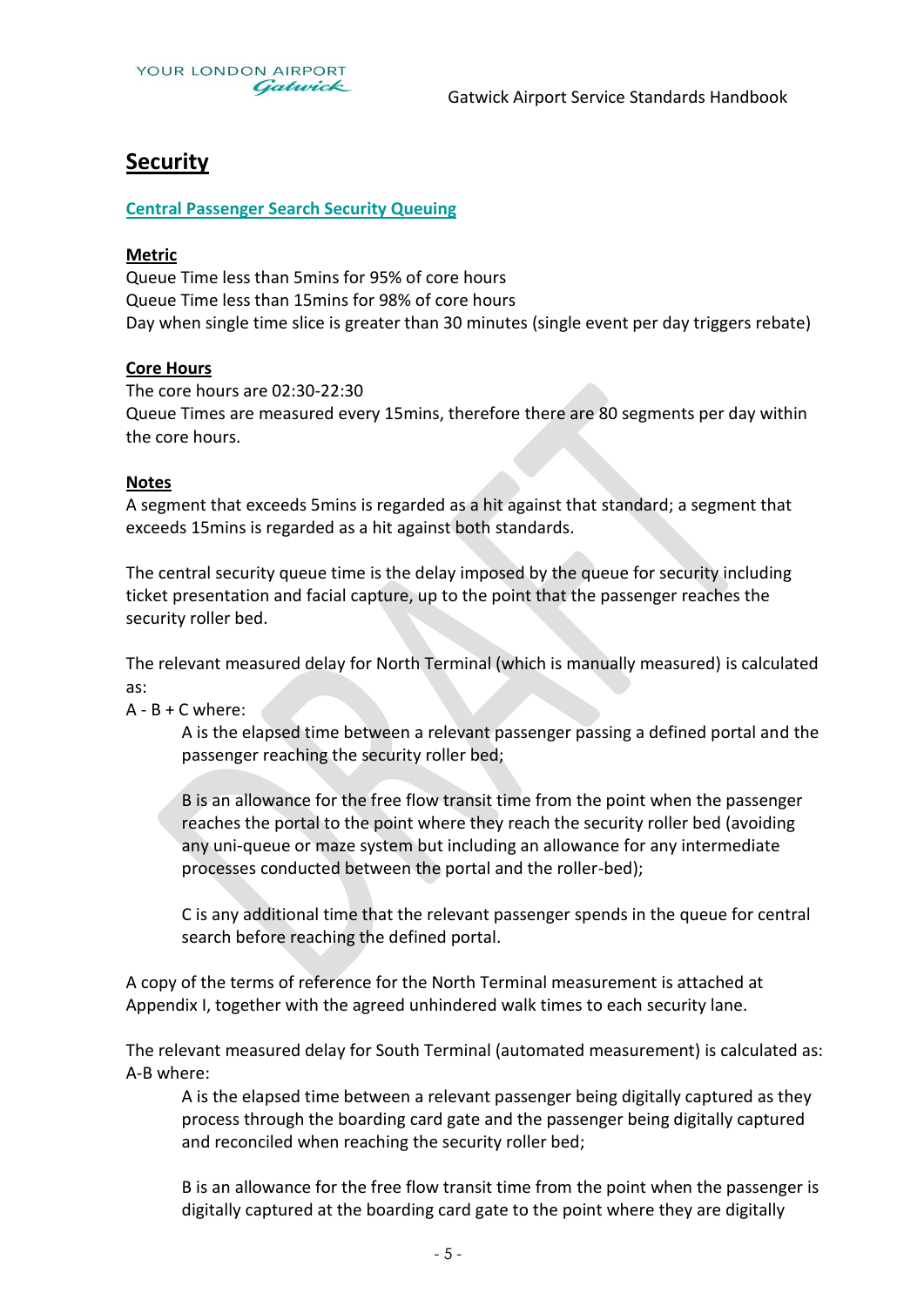

captured (and the images are reconciled) at the security roller bed. (Avoiding any uni-queue or maze system);

A copy of the 'rule set' for the automated measurement in South Terminal is attached at Appendix II, together with the agreed unhindered walk times to each security lane.

#### **Calculation**

Performance Achieved = (Total segments – Total hits) / Total segments \*100

Where total segments = segments in day \* number of days in month

#### **Example Calculation**

May Number of 5min hits = 70

Performance Achieved = (Total segments – Total hits) / Total segments \*100 (against 5min target)

|                              | $= ((80 * 31) - 70) / (80 * 31) * 100$ |
|------------------------------|----------------------------------------|
| $= (2480 - 70) / 2480 * 100$ |                                        |
| $= 2410 / 2480 * 100$        |                                        |
| $= 0.9718 * 100$             | (4 decimal places)                     |
| $= 97.18%$                   |                                        |
|                              |                                        |

#### **Flight Connections Security Queuing**

#### **Metric**

Queue Time less than 10mins for 95% of core hours

#### **Core Hours**

**North Terminal** The core hours are 07:00-15:00

#### **South Terminal**

The core hours are 07:30-15:30

Queue Times are measured every 15mins, therefore there are 32 segments per day within the core hours.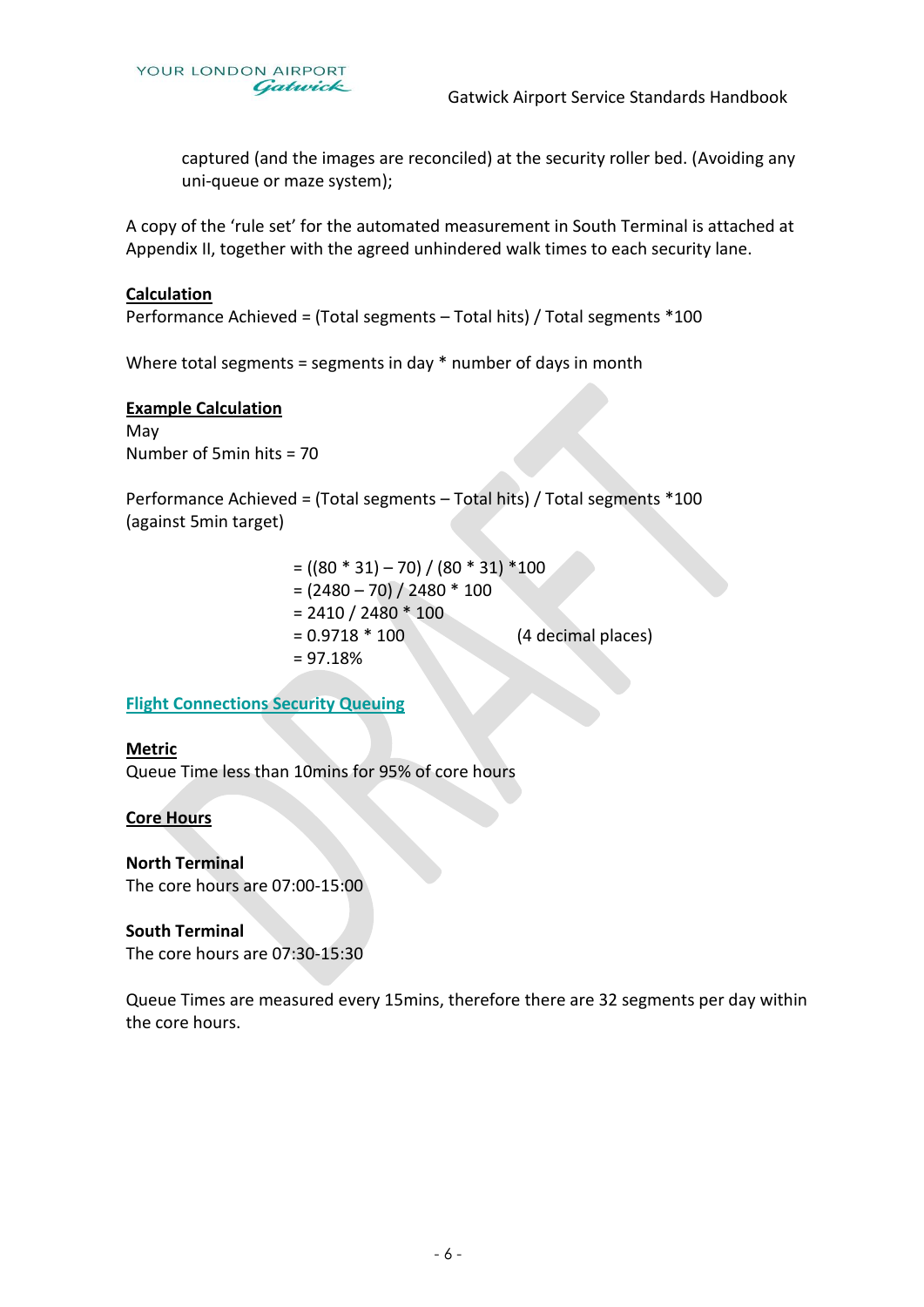

#### **Notes**

A segment that exceeds 10mins is regarded as a hit against the standard. The measurement of the queue is recorded via a manual system.

#### **Calculation**

Performance Achieved = (Total segments – Total hits) / Total segments \*100

Where total segments = segments in day  $*$  number of days in month

#### **Example Calculation**

May Number of 10min hits = 30

Performance Achieved = (Total segments – Total hits) / Total segments \*100

 $= ((32 * 31) - 30) / (32 * 31) * 100$  $= (992 - 30) / 992 * 100$  $= 962 / 992 * 100$ = 0.9698 \* 100 (4 decimal places) = 96.98%

#### **Staff Search Security Queuing**

#### **Metric**

#### **Terminal Staff Search**

Queue Time less than 5mins for 95% of core hours North Terminal Staff performance calculated as average performance of both search areas.

#### **Jubilee House/Atlantic House**

Queue Time less than 5mins for 95% of core hours

#### **Core Hours**

| <b>Staff Search Area</b> | 'Summer' Hours     | 'Winter' Hours          |
|--------------------------|--------------------|-------------------------|
|                          | April to September | <b>October to March</b> |
| North Terminal Staff     | $05:30 - 13:30$    | $05:30 - 13:30$         |
| Departures               |                    |                         |
| North Terminal Staff     | $05:00 - 13:00$    | $05:00 - 13:00$         |
| <b>Arrivals</b>          |                    |                         |
| North Terminal Jubilee   | $04:30 - 20:30$    | $06:30 - 14:30$         |
| House                    |                    |                         |
| South Terminal Staff     | $04:00 - 20:00$    | $04:30 - 12:30$         |
|                          |                    |                         |
| South Terminal Atlantic  | $04:30 - 20:30$    | $05:00 - 13:00$         |
| House                    |                    |                         |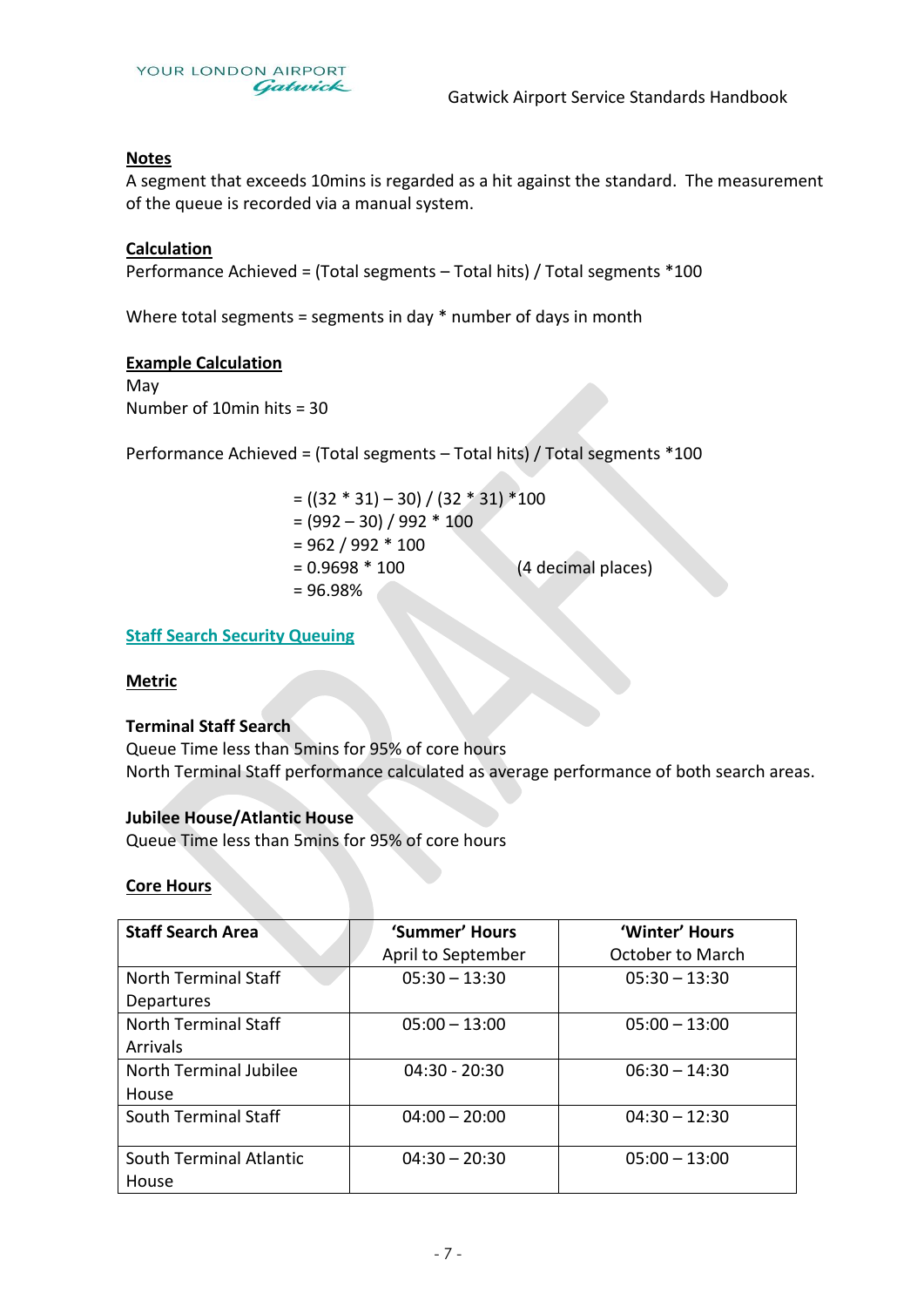

Queue Times are measured every 15mins, therefore, there is the following number of segments per day within the core hours:

#### **North Terminal**

Terminal Staff - 32 per search area. Jubilee House - Summer 64, Winter 32

#### **South Terminal**

Terminal Staff - Summer 64, Winter 32 Atlantic House - Summer 64, Winter 32

#### **Notes**

A segment that exceeds 5mins is regarded as a hit against the standards. The measurement of the queue is recorded via a manual system.

#### **Calculation**

Performance Achieved = (Total segments – Total hits) / Total segments \*100

Where total segments = segments in day \* number of days in month

#### **Example Calculation**

May South Terminal Number of 5min hits = 30

Performance Achieved = (Total segments – Total hits) / Total segments \*100 (against 5min target)

> $= ((32 * 31) - 30) / (32 * 31) * 100$  $= (992 - 30) / 992 * 100$  $= 962 / 992 * 100$ = 0.9698 \* 100 (4 decimal places) = 96.98%

**External Control Posts – Tower Gate/North Gate<sup>3</sup> Security Queuing**

#### **Target**

Queue Time less than 15mins for 95% of core hours Performance averaged between Tower and North Gate.

#### **Core Hours**

 $\overline{a}$ 

The core hours are 05:00-13:00

Queue Times are measured every 15mins, therefore there are 32 segments per day within the core hours. The current measurement system is manual.

<sup>&</sup>lt;sup>3</sup> On completion of the Consolidated Security Gate Project (2014) the standard will relate to the new consolidated security gate.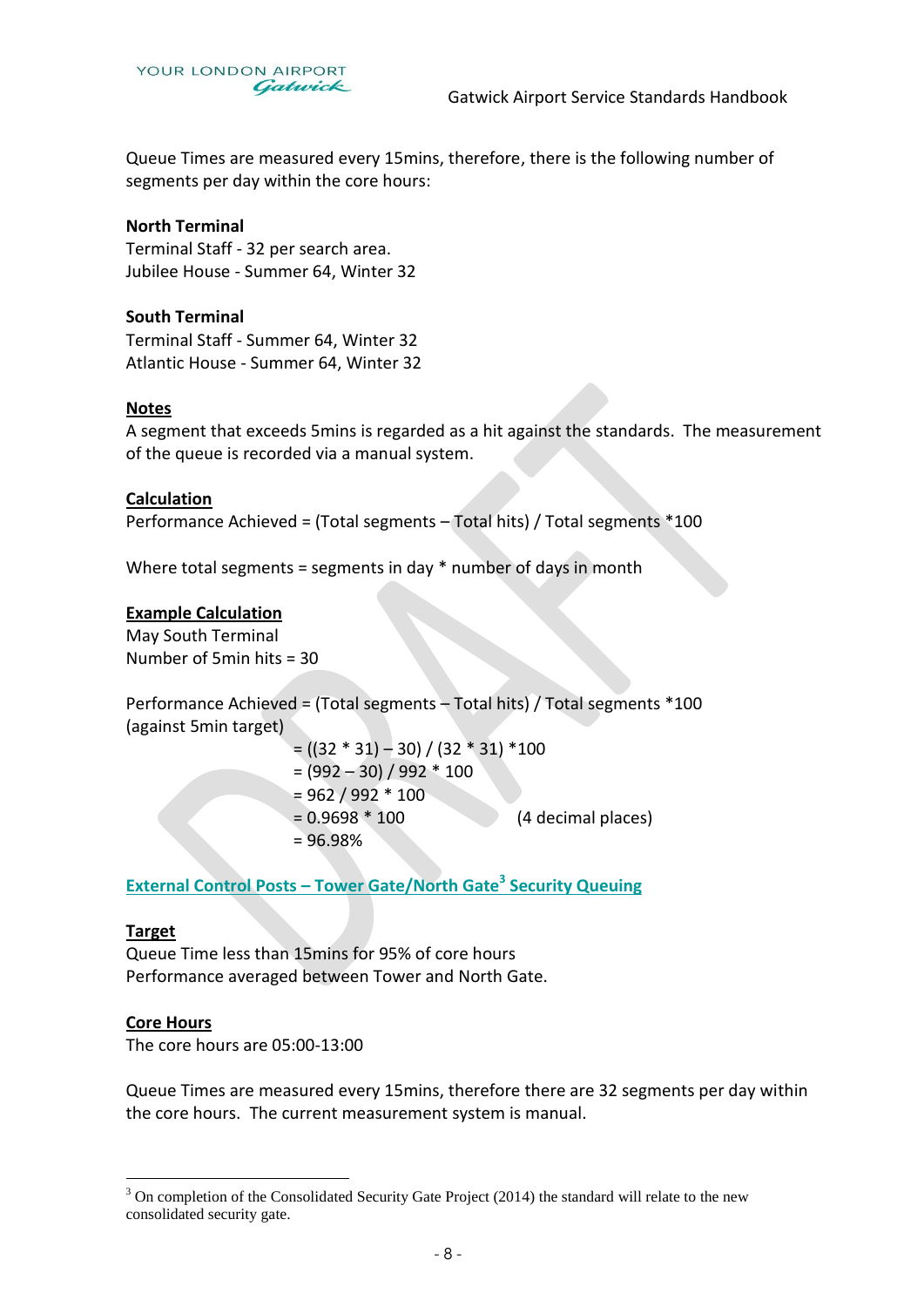

#### **Notes**

A segment that exceeds 15mins is regarded as a hit against the standard.

#### **Standard specific exclusion**

Any segment during which detainee(s) pass through and for following two segments.

#### **Calculation**

Performance Achieved = (Total segments – Total hits) / Total segments \*100

Where total segments = segments in day \* number of days in month \* number of control posts

#### **Example Calculation**

May Number of 15min hits = 24

Performance Achieved = (Total segments – Total hits) / Total segments \*100

 $= ((32 * 31 * 2) - 24) / (32 * 31 * 2) *100$  $= (1984 - 24) / 1984 * 100$  $= 1960 / 1984 * 100$ = 0.9879 \* 100 (4 decimal places)  $= 98.79 %$ 

## **Passenger & Airline Operational Measures**

#### **Asset Availability**

Jetties, Fixed Electrical Ground Power (FEGP), Passenger Sensitive Equipment (PSE), both general and priority categories and Arrivals Reclaims belts

#### **Metric**

99% Availability during Core Hours

**Core Hours** for Jetties, FEGP, PSE, Arrivals reclaims for each terminal as follows:

#### **North Terminal**

| <b>Element</b>                 | 'Summer' Hours  | 'Winter' Hours    |
|--------------------------------|-----------------|-------------------|
|                                | May to October  | November to April |
| <b>Jetties</b>                 | $00:00 - 11:00$ | $00:00 - 11:00$   |
|                                | $19:00 - 00:00$ | $19:00 - 00:00$   |
| <b>Fixed Electrical Ground</b> | $00:00 - 11:00$ | $00:00 - 11:00$   |
| Power                          | $19:00 - 00:00$ | $19:00 - 00:00$   |
| Passenger Sensitive            | $04:00 - 22:00$ | $05:00 - 21:00$   |
| Equipment                      |                 |                   |
| (Lifts, Escalators,            |                 |                   |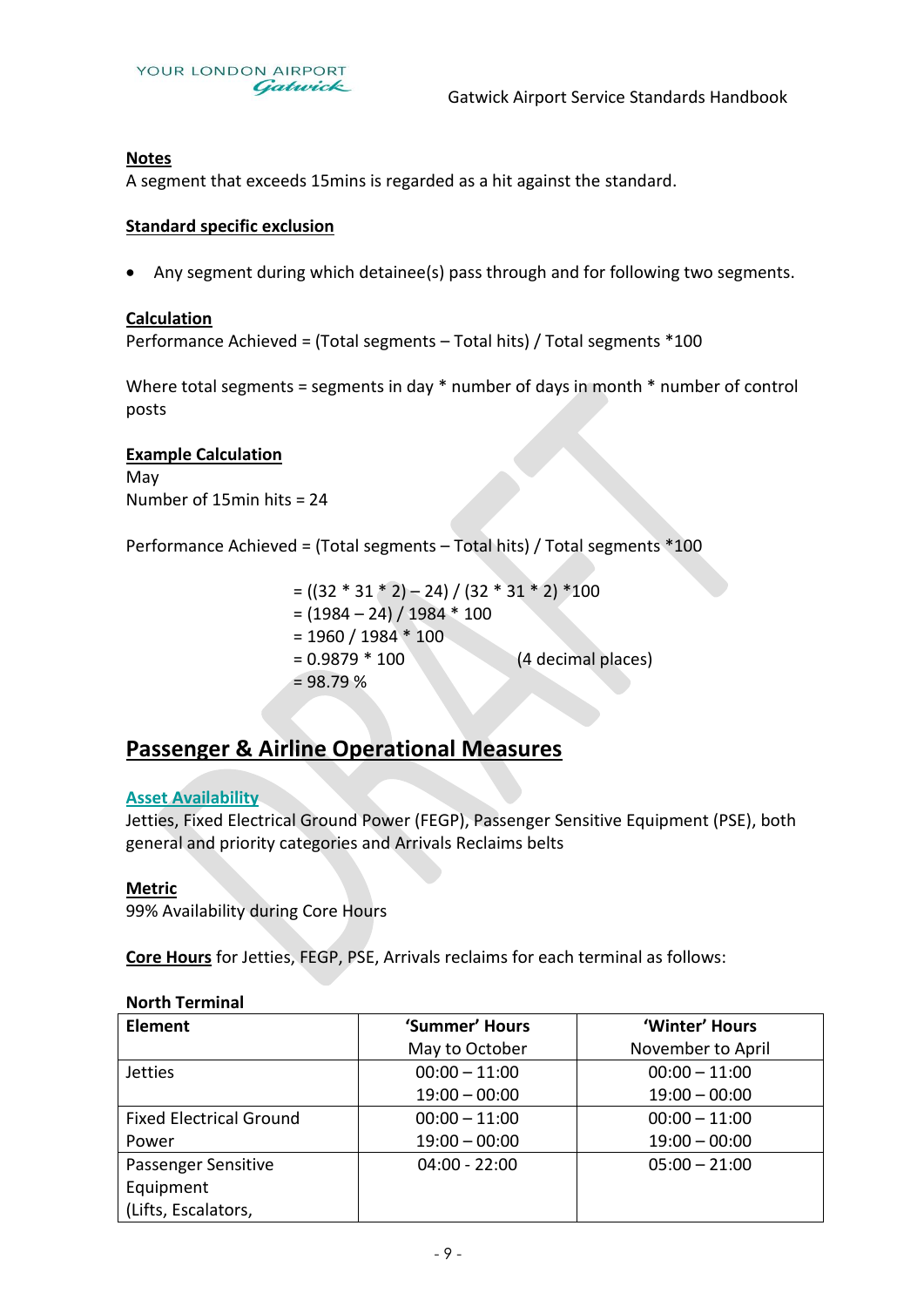

| Conveyors)**             |                 |                 |
|--------------------------|-----------------|-----------------|
| <b>Arrivals Reclaims</b> | $04:00 - 22:00$ | $05:00 - 21:00$ |

*\*\* Refer to attached list of General / Priority assets and relevant layout plans as at September 2013 (Appendix III)*.

#### **South Terminal**

| Element                        | 'Summer' Hours  | 'Winter' Hours    |  |
|--------------------------------|-----------------|-------------------|--|
|                                | May to October  | November to April |  |
| <b>Jetties</b>                 | $00:00 - 11:00$ | $00:00 - 11:00$   |  |
|                                | $19:00 - 00:00$ | $19:00 - 00:00$   |  |
| <b>Fixed Electrical Ground</b> | $00:00 - 11:00$ | $00:00 - 11:00$   |  |
| Power                          | $19:00 - 00:00$ | $19:00 - 00:00$   |  |
| Passenger Sensitive            | $04:00 - 22:00$ | $05:00 - 22:00$   |  |
| Equipment                      |                 |                   |  |
| (Lifts, Escalators,            |                 |                   |  |
| Conveyors)**                   |                 |                   |  |
| <b>Arrivals Reclaims</b>       | $04:00 - 22:00$ | $05:00 - 22:00$   |  |
|                                |                 |                   |  |

#### **Notes**

- Work orders (WO) are created against the assets. These are inputted into the Asset Management System – Maximo. Once a Corrective Maintenance (CM) work order has been created it will have to fall under a certain set of criteria for it to be included within the service (Q-factor) report. The "Type" flag must contain CM. For a WO to be picked up by the service (Q Factor) queries it is essential that the WO is closed
- Planned Maintenance work orders must include the following work types: Statutory Inspection (SI), Statutory Maintenance (SM) and Planned Maintenance (PM). They need to be completed or closed within Maximo. The "Downtime Required" flag must be also be marked as 'Yes'
- The Core Service Standards report is based on 6 file extracts generated within Maximo. The extracts will contain work orders relevant to that element. These work orders could be Corrective Maintenance (CM), Statutory Inspection (SI), Statutory Maintenance (SM) or Planned Maintenance (PM).
- Manual calculations are performed to include any project over-runs or works that are still ongoing at the end of the month.

#### **Calculation**

Downtime for CM work orders is calculated as the time (within core hours) between "Reported Date and Time" and "Last Technician Date and Time". PM work orders are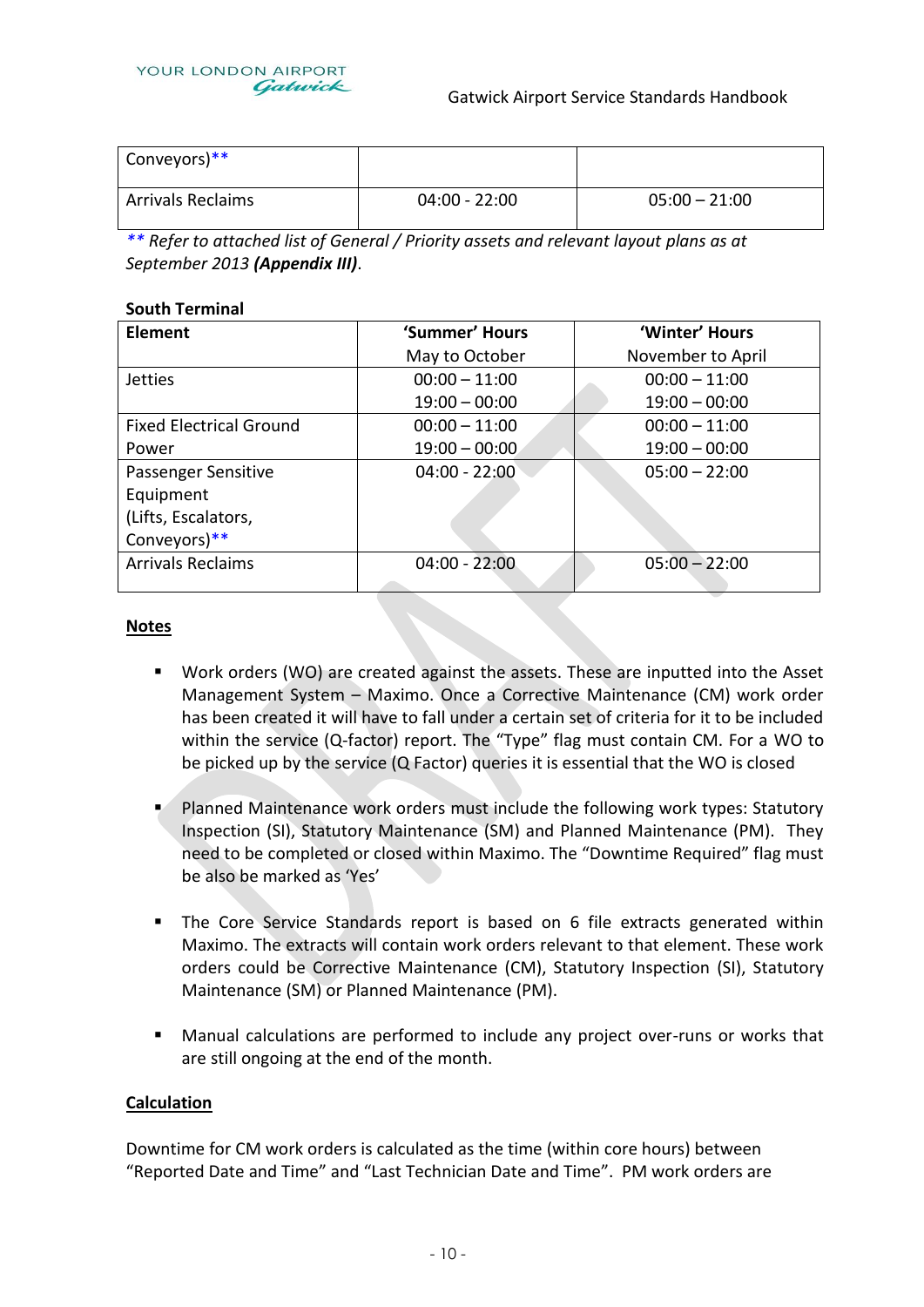

calculated using "First Technician Time" to "Last Technician Time". Using these Extracts we will create two reports, one for North Terminal and another for South Terminal

Availability of Asset Group = (Total core hours – Total downtime) / Total core hours \*100

Where total core hours = core hours in day \* number of days in month \* number of assets

#### **Example Calculation**

North Passenger Lift Out of Service, Reported Date and Time 12<sup>th</sup> May, 06:00 Returned to Service, Last Technician Time 15<sup>th</sup> May, 15:00 Core Hours 04:00 -22:00

| $12^{th}$ May | $06:00 - 22:00$ 16hrs |  |
|---------------|-----------------------|--|
| $13th$ May    | $04:00 - 22:00$ 18hrs |  |
| $14^{th}$ May | $04:00 - 22:00$ 18hrs |  |
| $15^{th}$ May | $04:00 - 15:00$ 11hrs |  |

#### **Total time out of service 63hrs**

Availability of NT General Group  $=$  (Total core hours – Total Downtime) / Total core hours \*100

> $=$  ((18  $*$  31  $*$  126) – 63) / (18  $*$  31  $*$  126)  $*$  100  $= (70308 - 63) / 70308 * 100$ = 70245 / 70308 \*100 = 0.9991 \* 100 (4 decimal places)  $= 99.91%$

#### **Outbound Baggage (OBP)**

This standard covers the departure baggage process. NB continued discussion with ACC/AOC regarding daily 'event based' measure – to be finalised.

#### **Metric**

99% of Bags inputted at check-in at -40mins or greater before STD (scheduled time of departure) will have first attempt to tip at or before -25mins STD during Core Hours

#### **Core Hours**

The core hours are 0330 to 2300

#### **Notes**

The full explanation for the methodology of this standard is provided on the attachment at Appendix IV. It has been agreed with the AOC that this standard will be reviewed in November 2014, in particular to assess whether the chute full figure is the correct one.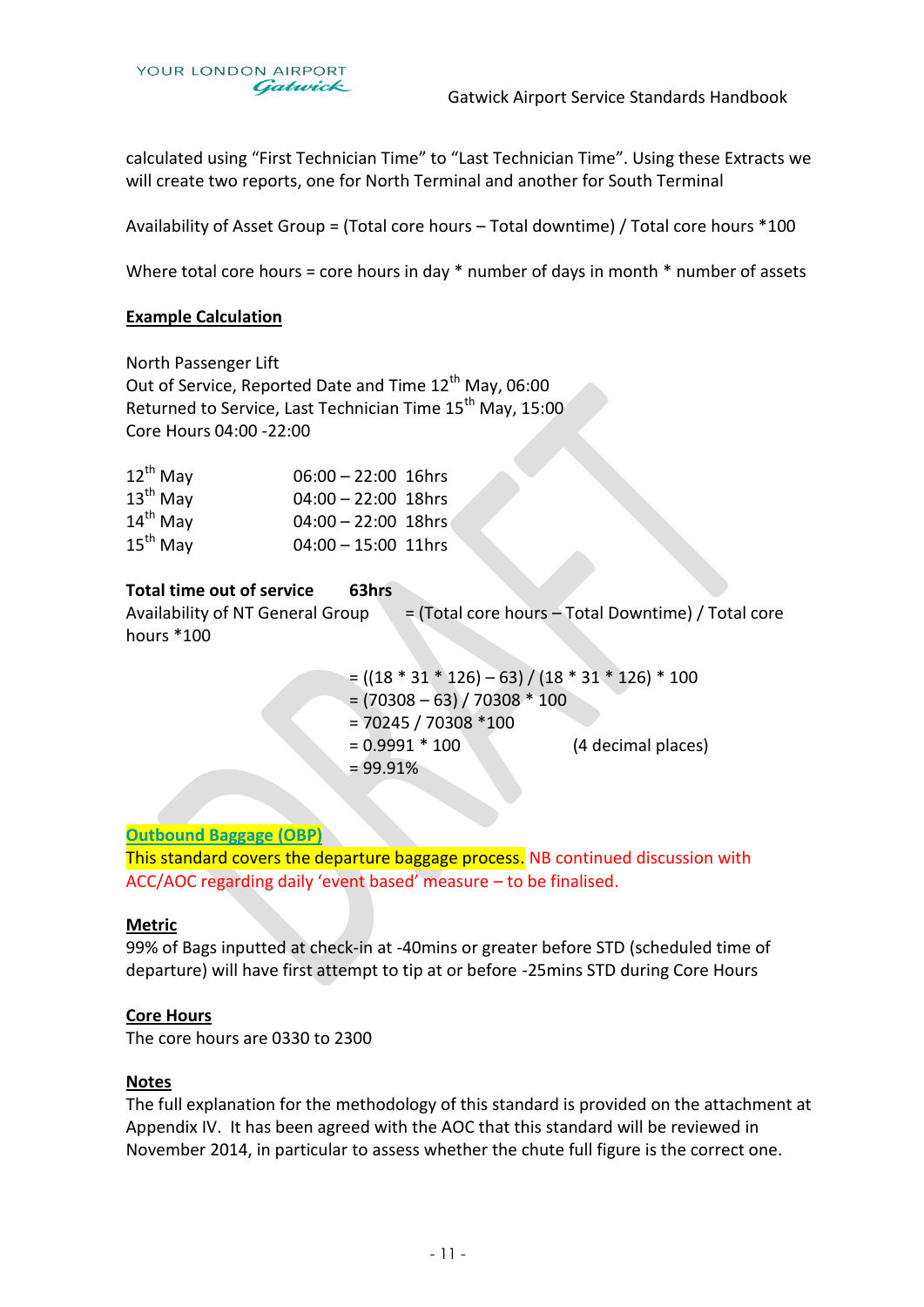

#### **Inter-Terminal Shuttle System**

This standard is in respect of the performance of the Terminal Shuttle

#### **Metric**

99% of the time 1 car is available 97% of the time 2 cars are available

#### **Core Hours**

Thursday to Tuesday the core hours are: 2 Shuttles between 06:00 - 08:00 and 15:00 - 21:00 on Wednesdays, the core hours are between 06: 00 - 08: 00 and 16: 00 - 21: 00**.** 

The Shuttle Core hours were revised in 2012 in joint agreement with the airlines to enable a flexible operation of the Gatwick Inter-Terminal Shuttle (ITS) system, in line with passenger traffic, thus improving passenger experience and reducing crowds on the ITS platforms. The number of SQR Exclusion hours per week remains the same as it currently, i.e. up to but not exceeding 86 hours of maintenance per week.

The flexible operation will ensure that there are two (2) trains available to passengers during the busy periods. The busy periods will be determined by Gatwick Control Centre (GCC) on a daily basis and the GAL operations team, based on daily traffic forecasts.

#### **Notes**

The standard operating protocol for the ITSS is provided on the attachment at Appendix V, below is the main points.

- If both trains are out of service from 0100-0200 it will only count against target 2. but if both trains are out of service from 0700-0800 it will count against target 1 & 2.
- The shuttle generally runs as a 3 car train, sometimes it is run as a 1 or 2 car train, as far as the service standard is concerned if at least 1 car is available, the shuttle is in service.

There is no longer an automatic "dead-band" month. Instead a two (2) week maintenance period will take place generally in March and November each year wherein only 1 shuttle is in operation at all times with a coaching contingency on standby should that 1 shuttle fail. This will be discussed with the nominated AOC members and 6 weeks' notice provided. The two (2) week period will comprise of major maintenance that either cannot be completed within the night maintenance window or will significantly increase shuttle availability and reliability before the next fortnightly extended maintenance period on both the east and west guide ways.

#### **Revised Maintenance Slots**

 Day time maintenance slot: Flexibility to have a maximum of three (3) hours maintenance every day, anytime between 08:00 - 15:00 in line with traffic forecasts. The three (3) hours maintenance does not need to be carried out in one stretch.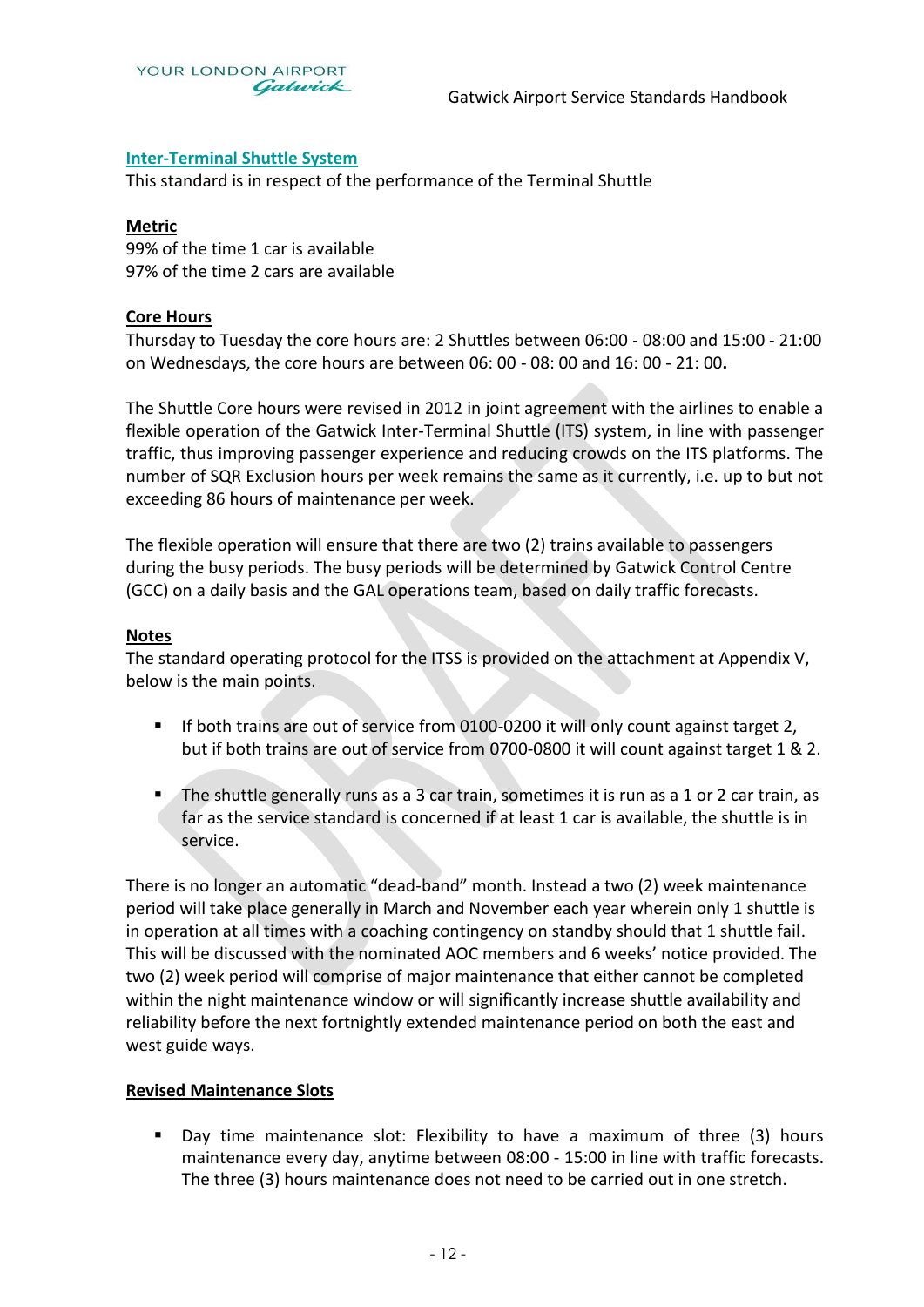- Wednesday Track Maintenance: Track maintenance will not exceed four (4) hours in duration on Wednesdays.
- Evening maintenance slot as from  $21:00 06:00$  with only one (1) shuttle in operation.

If a period of longer maintenance is required it will be requested through the SQR Exclusions notifications process and a minimum of 6 weeks' notice will be given as far as practically possible.

#### **Calculation**

Target 1 is calculated as follows:

Core Hours in month = Number of days in month \* Core Hours in day \* Number of trains Time trains available = Core Hours in month – (Downtime train 1 + Downtime train 2) Percentage availability = Time trains available / Core Hours in month \* 100

Target 2 is calculated as follows:

Hours in month = Number of days in month  $*$  24 hours in the day Time both trains available = Hours in month – Double outage time Percentage availability = Time both trains available / Hours in month \* 100

#### **Example Calculation**

Double outage Out of Service 15<sup>th</sup> May, 07:00 Returned to Service  $15<sup>th</sup>$  May, 09:00

#### **Total time out of service 2hrs**

Availability against target 2 = (Hours in month – Double outage time) / Hours in month \*100

 $= ((24 * 31) - 2) / (24 * 31) * 100$  $=(744 - 2) / 744 * 100$  $= 742 / 744 * 100$  $= 0.9973 * 100$  (4 decimal places)  $= 99.73%$ 

#### **Stand Availability**

#### **Metric**

99% Availability during Core Hours

#### **Core Hours**

Stand availability is measured between the following agreed core hours: 00:00-11:00 and 19:00-00:00

#### **Notes**

 Stand closures may be planned (e.g. maintenance or long term projects) or unplanned (e.g. spillages or surface defects)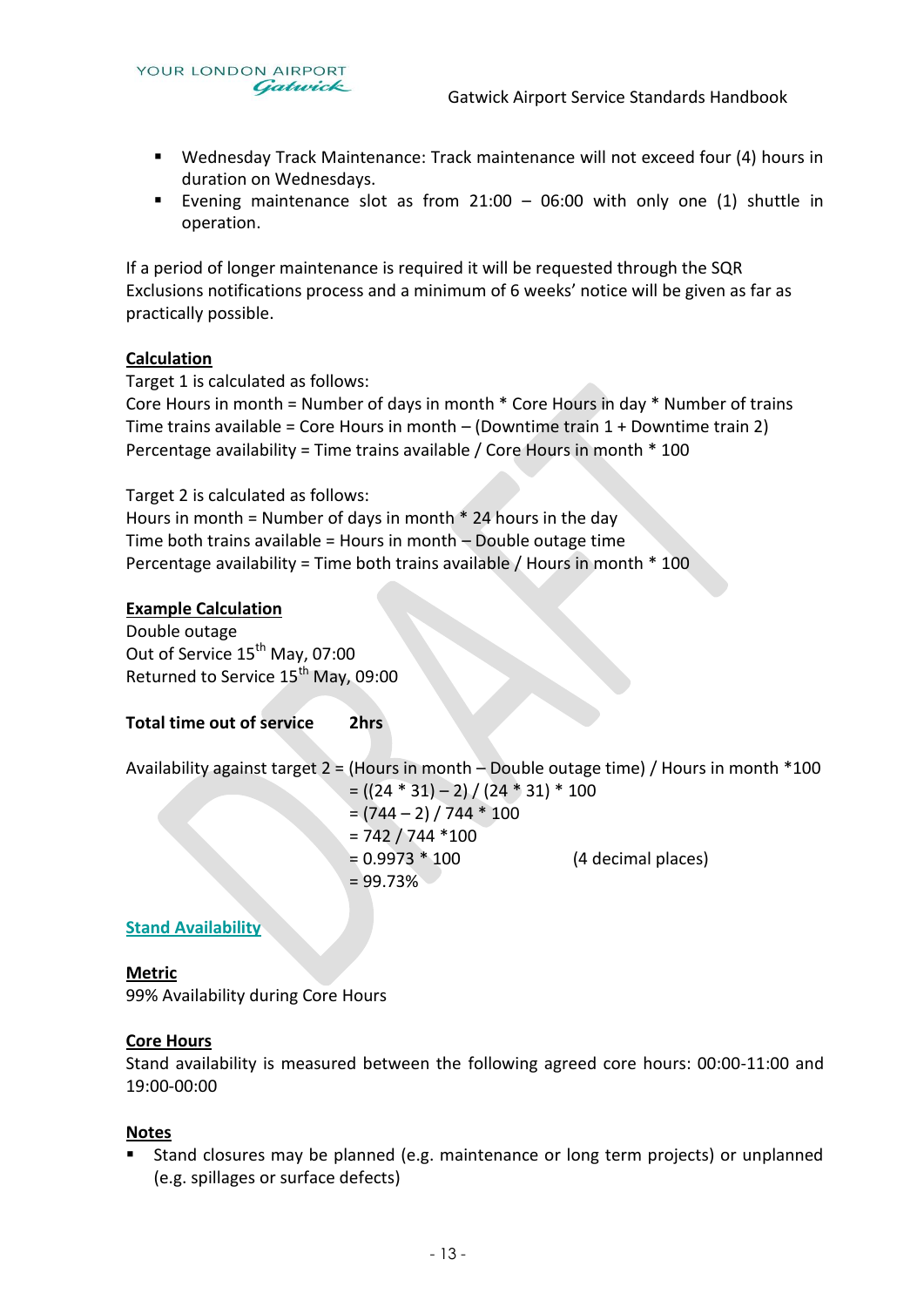YOUR LONDON AIRPORT Gatwick

 The Stand Availability Report is updated on a real-time basis by the Stand Allocation team. They enter all information pertaining to airfield works affecting the use of jetties, stands, taxiways, etc… Additional columns give the ability to differentiate between the closure of stands in IDAHO for safeguarding purposes, and a closure due to asset unavailability. For example, whenever jetties maintenance is carried out, a stand might be closed in IDAHO to ensure no aircraft is allocated upon it. This will enable the engineers to manoeuvre the loading bridge freely onto the stand. In this instance however, the stand is theoretically still available as if required, an aircraft could be parked upon it.

#### **Calculation**

Availability of Stands = (Total core hours – Total downtime) / Total core hours \*100

Where total core hours = core hours in day \* number of days in month \* number of assets

#### **Example Calculation**

Stand 32L Out of Service, Reported Date and Time 12<sup>th</sup> May, 09:01 Returned to Service, Last Technician Time  $12<sup>th</sup>$  May, 21:16 Core Hours 00:00-11:00 and 19:00-00:00

| $12^{\text{th}}$ May | $09:01 - 11:00$ 1hr 59mins |  |
|----------------------|----------------------------|--|
| $12^{\text{th}}$ May | 19:00 - 21:16 2hrs 16mins  |  |

| Total time out of service | 4hrs 15mins                                                   |
|---------------------------|---------------------------------------------------------------|
| Availability of ST Stands | = (Total core hours – Total Downtime) / Total core hours *100 |
|                           | $= ((16 * 31 * 55) - 4.25) / (16 * 31 * 55) * 100$            |
|                           | $= (27280 - 4.25) / 27280 * 100$                              |
|                           | $= 27275.75 / 27280 * 100$                                    |
|                           | $= 0.9998 * 100$ (4 decimal places)                           |
|                           | $= 99.98%$                                                    |

#### **Pier Service**

Pier Service is a calculation by terminal of the number of passenger using pier service stands compared to those using remote stands. The performance is based on the total number of passenger movements (arrivals and departures). If a passenger is able to walk into the pier, then the stand is classed as a pier served stand.

#### **Metric**

Monthly Pier Service Level (PSL) figure is the moving average % of passengers' pier served for a rolling 12 month period. Ongoing debate with ACC/AOC for pier service level and towing assumptions – this is still to be finalised.

|                                | <b>North Terminal</b> | <b>South Terminal</b> |  |  |
|--------------------------------|-----------------------|-----------------------|--|--|
| <b>April 2014 - March 2021</b> | <u>ba</u>             | tbal                  |  |  |
|                                |                       |                       |  |  |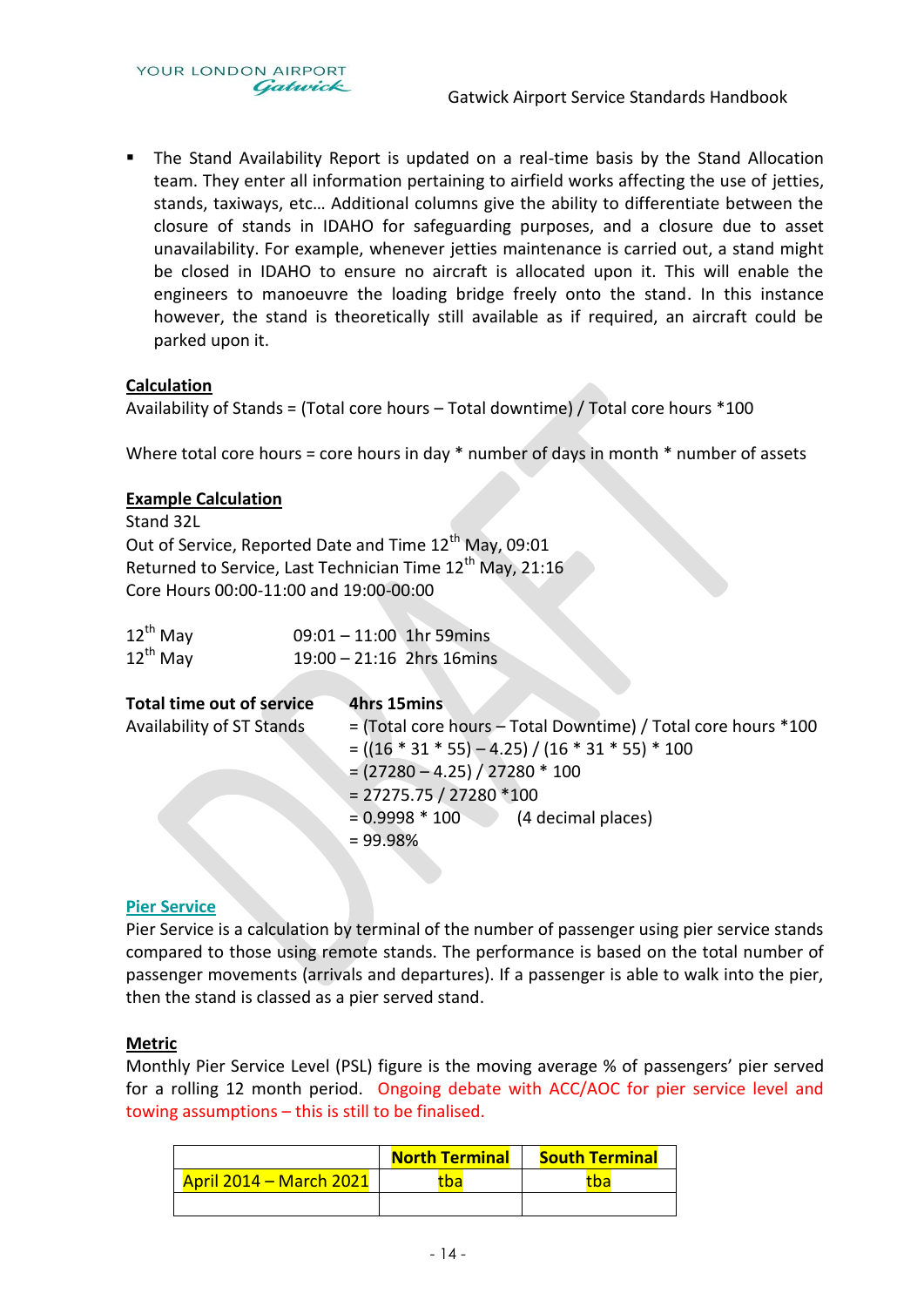#### **Exclusions specific to the Pier Service level standard**

Exclusions from the service standard are:

- 1. passengers coached from remote stand when the aircraft is allocated a remote stand because a tow-off or tow-back is refused due to lack of resources (RES)
- 2. passengers coached from remote stand when the aircraft is allocated a remote stand because engineers are not available to ride the brakes (BRAKE)
- 3. passengers coached from remote stand when the aircraft is allocated a remote stand for technical / maintenance purposes or equipment failure (MAINT / FAIL)
- 4. passengers coached from remote stand when the aircraft is allocated a remote washing stand (WASH REQ)
- 5. passengers coached from remote stand when the aircraft is allocated a remote stand as requested by the handling agent (REM REQ)
- 6. passengers coached from remote stand when the tow-off or tow-back opportunity is created as a result of an aircraft change after the aircraft is on the ground (A/C CHANGE)
- 7. passengers coached from remote stand when a tow-off or tow-back enabled by another handling agent would have resulted in pier-service (PIER )
- 8. as per ad-hoc agreement through the AOC review process (Other)
- 9. when an airline is operating flights arriving in one terminal and departing from another or when the type of traffic is not suitable for the stand (DOM / CTA / INT). (FLEET OPTIMISATION / SPLIT OPERATIONS)
- 10. Major infrastructure works impacting pier service will result in a reduction to the default standard being agreed. (Nb this principle agreed, debate around whether document reductions now at outset of period or agree at certain points throughout the period)

#### **Calculation**

Performance Achieved = Total passengers pier served / Total passengers Where both totals are based on the last 12 months.

#### **Example Calculation**

| Last 12 Months      | ΝT         | <b>ST</b>  |
|---------------------|------------|------------|
| Pier Served         | 12,000,000 | 15,500,000 |
| <b>Remote Stand</b> | 700,000    | 500,000    |
| Total               | 12,700,000 | 16,000,000 |

South Terminal

Performance Achieved = Total passengers pier served / Total passengers

 $= 15,500,000 / 16,000,000$ = 0.9688 \* 100 (4 decimal places) = 96.88%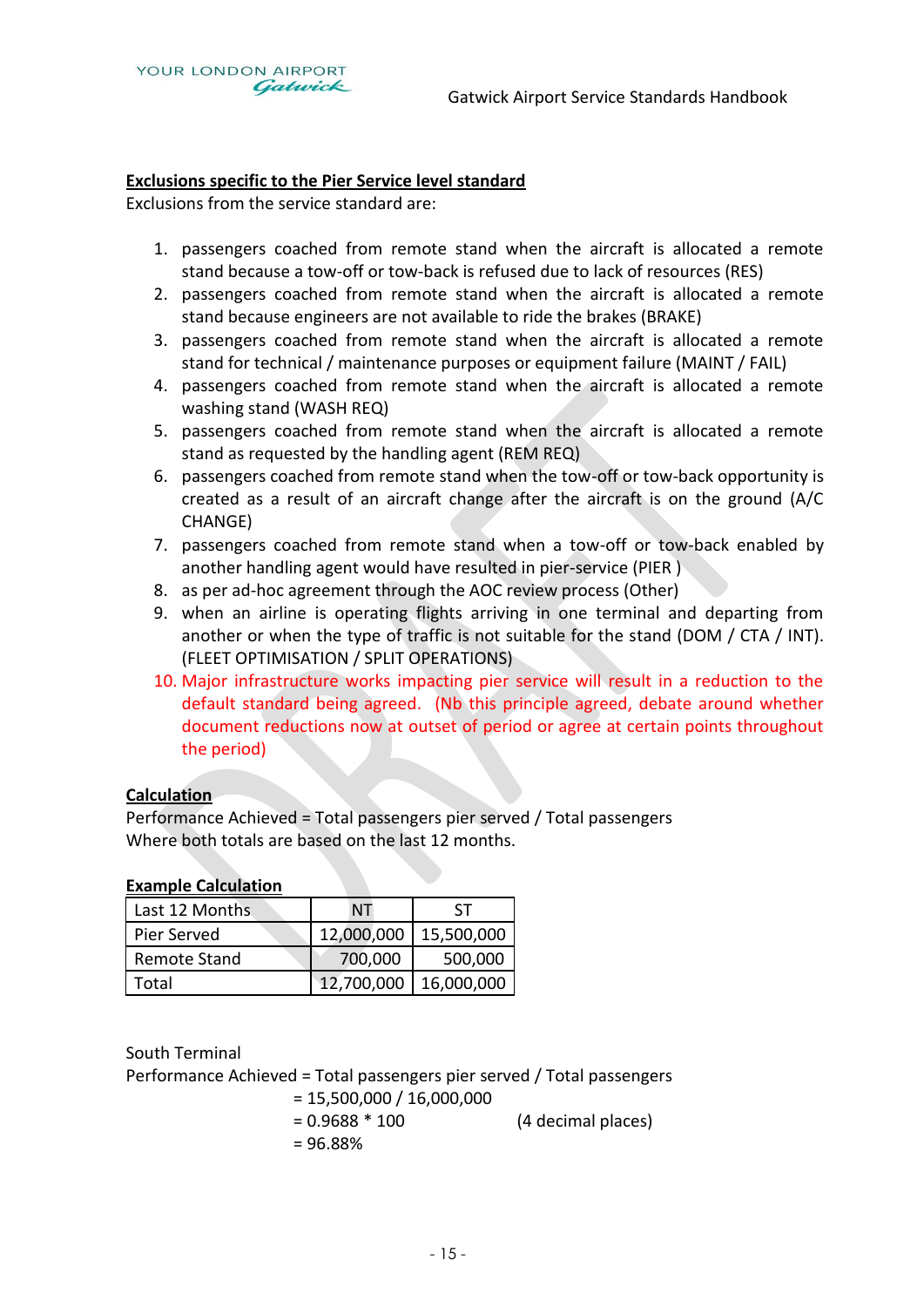

## **Allowable Exclusions**

The following sets out the limited circumstances when time will not be required to be counted towards the time when equipment is unavailable or when other standards are not met:

1. specific stands, jetties and FEGP to accommodate annual and five yearly statutory inspections, where this work is done in consultation with the AOC, and the period specified in advance\*, the exclusion not to be more than two days over any year (measured from 1 April –31 March) for any particular relevant asset. If works extend beyond any notified period, then any additional downtime would count against the serviceability standard;

*\*As per existing local agreement between GAL / AOC, a minimum of 6 weeks notification period will need to be provided to the airlines.* 

2. specific passenger sensitive equipment or arrivals reclaim baggage carousels to accommodate planned maintenance, where the work is done in consultation with the AOC, the period is specified in advance, the work falls in a **dead-band month** as defined below, and the exclusion is not more than 30 days over any year (measured from 1 April –31 March) for any particular relevant asset. If works extend beyond a notified period, then any additional downtime would count against the serviceability standard. (If a specific asset is measured against both the general PSE standard and the priority PSE standard this exclusion applies to both);

At the beginning of each year, a dead band month can be nominated for each asset grouping. Dead band months are not accepted during peak periods. During a nominated dead band month failure to reach availability targets will not incur a rebate.

A relevant **dead-band month** is:

i. November, ii. January, iii. February, or iv. March (where Easter Sunday falls on or after 7 April) or; v. a month agreed to in writing for the relevant asset or element and terminal by GAL and the AOC.

- 3. security queues for two hours following evacuations. The two hours begins as soon as the evacuation is stood down.
- 4. closure of passenger-sensitive equipment (lifts, escalators, moving walkways) in areas immediately adjacent to security queues where it is considered by the relevant managers that their continued use is likely to lead to unacceptable health and safety risks due to increased congestion;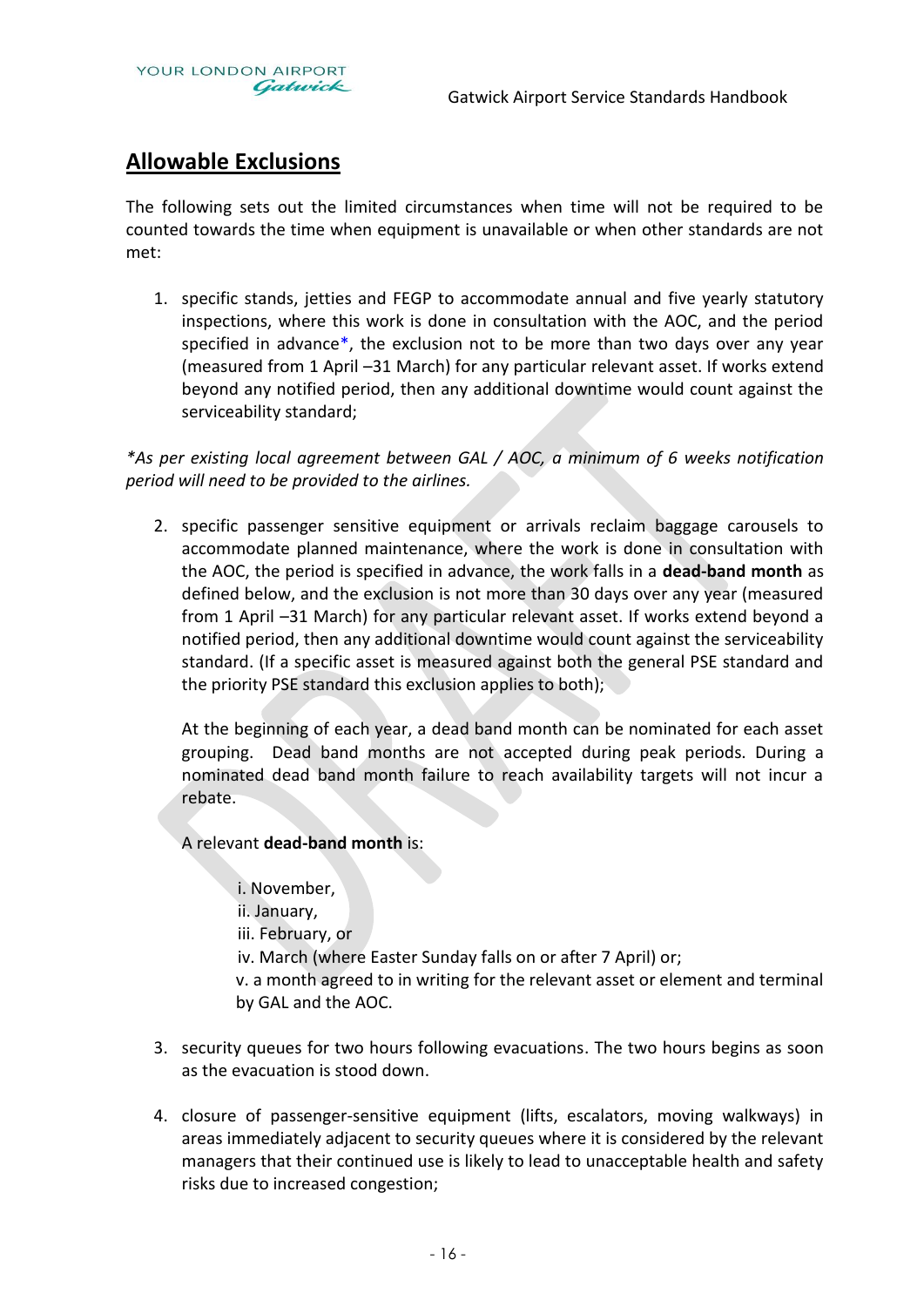5. stands taken out of service to accommodate high security flights;

YOUR LONDON AIRPORT

Gatwick

- 6. closure of stands to ensure passenger safety during evacuation, emergency or safety incidents and relevant passenger sensitive equipment subject to the AOC agreeing after the event that such passenger service equipment was in the immediate vicinity of the stands or the incident;
- 7. downtime where equipment is automatically shut down by fire alarm activation and the fire alarm activation is not due to a system fault with the fire alarm;
- 8. passenger sensitive equipment where downtime is due to the activation of an emergency stop bottom or break glass, limited to equipment where there is back indication of serviceability and limited to 10 minutes for each occurrence in the case of false alarms;
- 9. downtime to accommodate fire risk assessed deep cleans where an assessment of the equipment's condition has shown that a deep clean is needed to ensure a safe operation can be maintained and to reduce the risk of fire;
- 10. equipment downtime due to damage of, or misuse to, baggage carousels, jetties, stand equipment (e.g. lighting) or fixed electrical ground power units likely to have been caused by airlines or their agents or to passenger sensitive equipment where an airline or airline agent has accepted responsibility or where the AOC agrees with the airport in writing that the likelihood is that the damage has been caused by an airline or its agent;
- 11. downtime where a fault has been reported by airlines or their agents, but, when the engineers attend the site, no fault is found and the equipment is working;
- 12. equipment or stands taken out of service whilst a major investment project is undertaken in the vicinity where this is done in consultation with users and the timing of work has been determined after consultation with the terminal's AOC, and the period specified in advance. If work extends beyond this period, then the additional downtime will count against the serviceability target; and
- 13. equipment or stands taken out of service for replacement or major refurbishment work, i.e. 're-lifing' work when the timing of work has been determined after consultation with the terminal's AOC, and the period specified in advance. If work extends beyond this period, then the additional downtime will count against the serviceability target.
- 14. Security process and equipment trials that are carried out for a predetermined period that has been agreed by GAL and the AOC are excluded for the period of the trial.
- 15. Major operational disruption events which have a major impact on security staff resource, passenger volumes or off schedule activity. The applicability and duration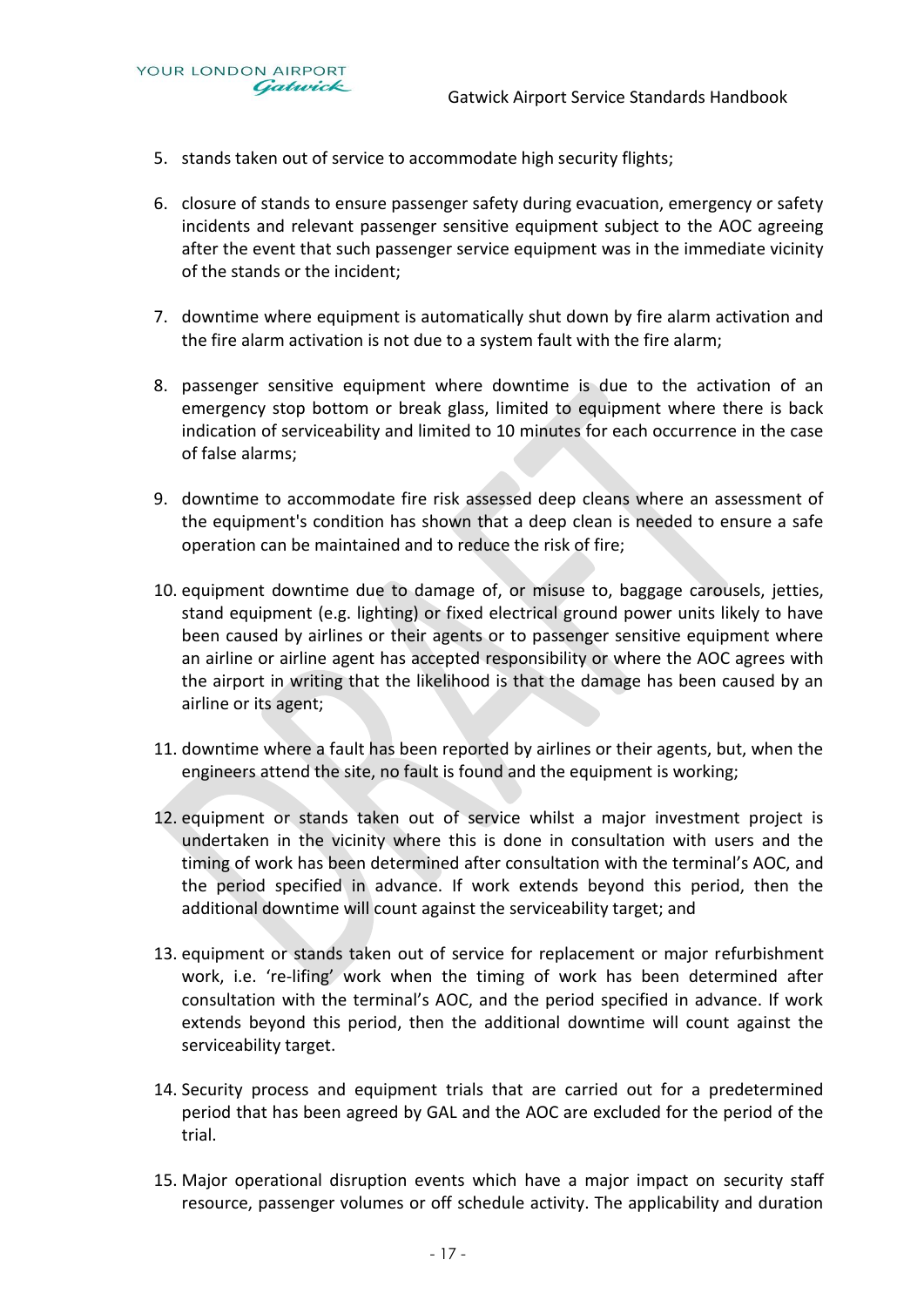

of the exclusion in respect of these events would be limited to what is agreed with the AOC where such agreement can be retrospective.

16. The security lanes operated under the banner assistance lanes are excluded from the service standards.

#### **Aerodrome Congestion Term**

#### **Metric**

GAL will pay rebates to airlines when 'material events' occur which are the responsibility of the airport or its agents and which cause a 'material operational impact' in terms of the number of movements lost or deferred.

A rebate will be payable in respect of arrivals or departures where:-

- A 'Material Event' has occurred caused primarily by a failure on the part of GAL or NSL (the NATS tower service) or their agents/contractors, where agents exclude handling agents.
- This has generated a 'Material Operational Impact'

#### **Notes**

#### **Material Events**

A 'Material Event' is one or a combination of the following:-

- radar or other critical ATC equipment or systems failure
- tower staff shortages
- tower industrial action
- industrial action by GAL operational staff
- closure of runways
- closure of RETs, RATs and other runway exit/access taxiways
- closure of aircraft manoeuvring areas
- runway or taxiway lighting system failures
- failure of other critical equipment e.g. fire tenders
- where bad weather has been forecast and has materialised and the relevant 'bad weather equipment' is not available or has not been deployed

'Relevant bad weather equipment' is defined as:-

- Low viz: Instrument Landing System (ILS), Instrumented Runway Visual Range system (IRVR), Surface Movement Radar (SMR), Microwave Landing System (MLS) and Advanced Surface Movement Guidance and Control System (ASMGCS) as well as operational availability of lighting and signage systems to enable CAT 2/3 operations to continue
- Ice: Airfield (runways, taxiways and manoeuvring area) and aircraft stands anti/de-icing equipment and media (as specified to the AOC) as well as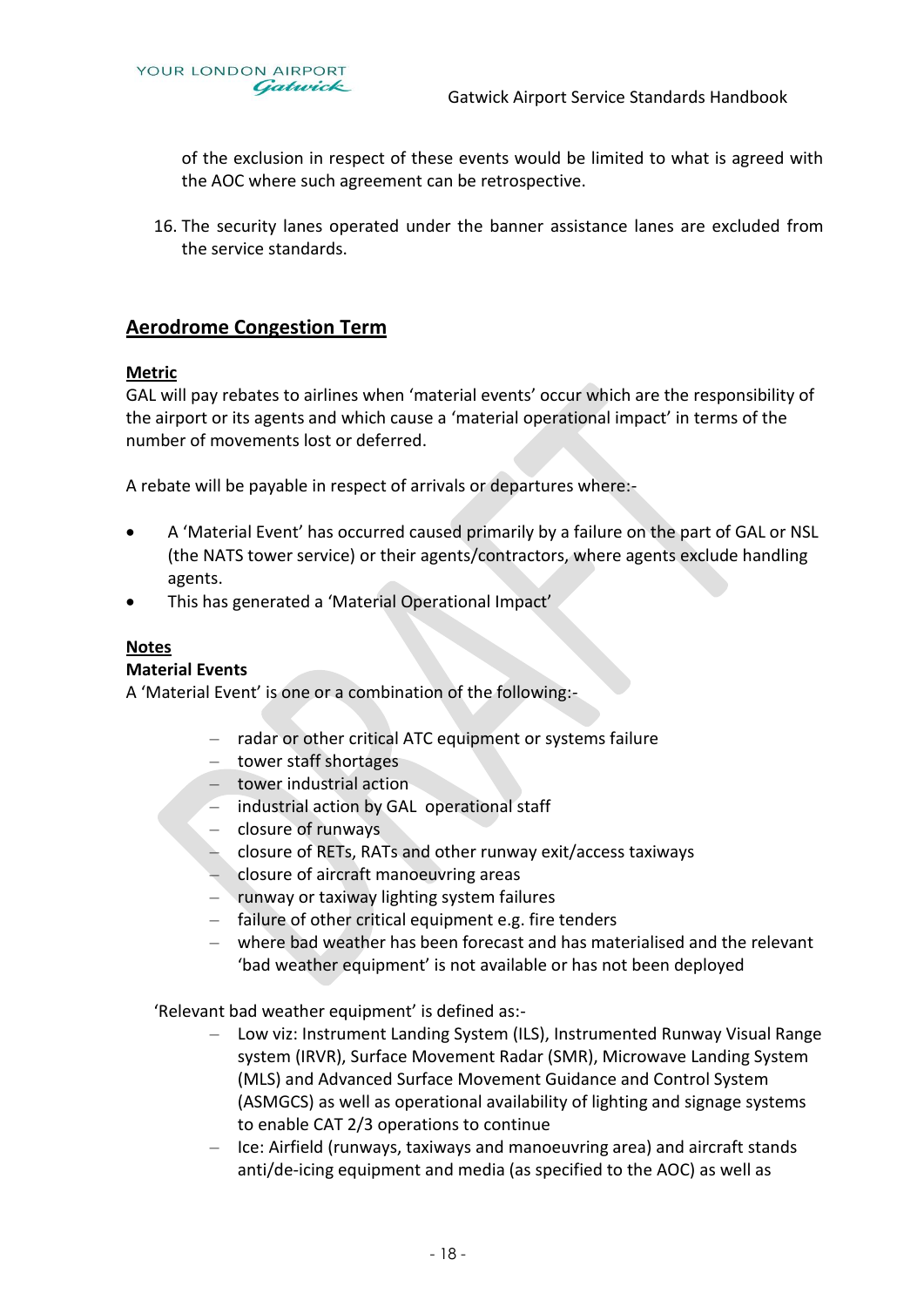operational availability and deployment of trained staff to operate the equipment

– Snow: Runway and taxiway snow clearance equipment (as specified to the AOC) and operational availability and deployment of trained staff to operate the equipment

#### **Material Operational Impact**

A 'Material Operational Impact' is defined as follows:-

- Arrivals: A flow rate restriction (ATFM or local) is applied which is less than the declared runway scheduling limit, and the cumulative number of movements is less than the cumulative reference number of movements by at least four movements for any relevant measurement period during the period before the flow rate is removed
- Departures: The cumulative number of actual movements is less than the cumulative reference number of movements by at least four movements for any relevant measurement period during the period before the flow rate is removed

#### **Data Collection and Communication**

The airport will need to maintain records, based on a variety of sources, of all the events which could have a potentially material effect on the operation of the airport (the Super-Log) which will need to be available for review by airlines on a weekly basis. This means that not every event needs to be captured and very minor events can be excluded from the Super-Log.

GAL will also need to:-

- Provide a list of the anti/de-icing equipment and media as well as runway and taxiway snow clearance equipment in commission at the airport to the AOC prior to each winter season.
- Report to the relevant parties as soon as practicable after the end of the relevant week the calculations of the maximum number of movements deferred for each material event and the assumptions supporting the expected reference levels of arrivals or departures in each hour during the course of the material event along with any estimate of the proportion of GAL responsibility.

#### **NATS Claw-Back**

The ACT is discussed in the August 2005 GAL-NATS Amendment Agreement. This document sets out the following:-

- NATS and GAL have agreed in principle to introduce a service quality rebate scheme relating to NATS performance. As a result NATS will provide rebates to customers in the event of service quality failures which cause delays to airline customers and which are directly attributable to NATS.
- The scheme will be aligned to the ACT and will focus on delays which are attributable to NATS and are caused by NATS staffing levels at each airport at all times of the day as well as by the availability of certain items of equipment at the airports all times of the day.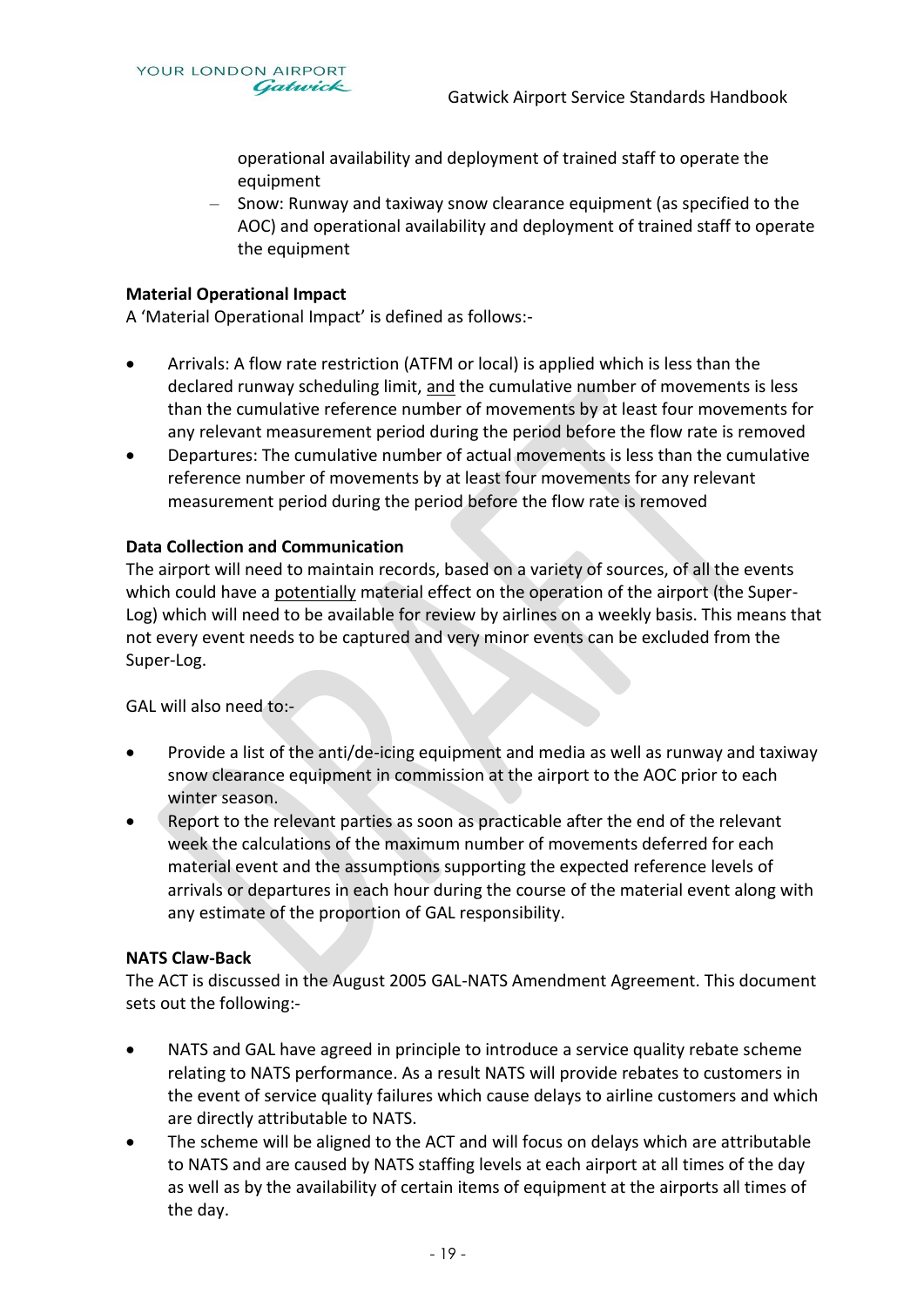• The maximum amount at risk for NATS is 1.333% of NATS total Maximum Landing Revenue (taking account of agreed adjustments) for each year to  $31<sup>st</sup>$  March 2008.

#### **Judgement**

There are a number of areas where judgement will be required by GAL staff in order to arrive at proposed levels of rebates for each material event that causes a material operational impact. Where judgement is required the rationale will need to be clear and justifiable as this is the area that will be under most scrutiny in discussion with users. The key areas where judgement will be required are:-

- Bad weather: In the event of bad weather judgement will need to be exercised as to whether GAL has responded appropriately to the bad weather event. The alternative approach here will be for each airport to be prescriptive about its procedures and processes in the event of various bad weather scenarios such that there is a benchmark to be judged against. Each airport will need to decide on its approach here in consultation with users.
- Calculation of reference flow rates: Judgement is required in order to arrive at reference flow rates based on preceding weeks experience. For example it will be necessary to judge how many preceding weeks data should be used and to ensure that the preceding weeks data is 'clean' i.e. the impact of events is stripped out of the data.
- Co-incident events: Where a material event with a material operational impact is masked by or supplemented by a another co-incident non-material event, judgement will be required in order to strip out the effects of that co-incident event
- Responsibility: Where there are multiple contributors to an event (e.g. tower staff shortage co-incident with a taxiway failure) then judgement will be required in order to assess the separate degrees of impact and therefore responsibility of these two causes so that any rebates on the part of GAL's agents can be clawed back

#### **Exclusions**

Rebates do not apply to circumstances where runway, taxiway and other aircraft manoeuvring areas plus associated airfield lighting are taken out of service to facilitate a major investment project or for replacement or major refurbishment work or works related to the ATC tower, as long as there has been appropriate consultation with the AOC and the period of works has been specified in advance. If work extends beyond the defined work periods then rebates will be payable as long as the work causes material events which result in material operational impacts.

#### **Level of Rebates**

The total rebates over a financial year relating to aerodrome congestion are subject to a maximum 1% of airport charges. The levels of rebates increase as the severity of the material events increases as follows:-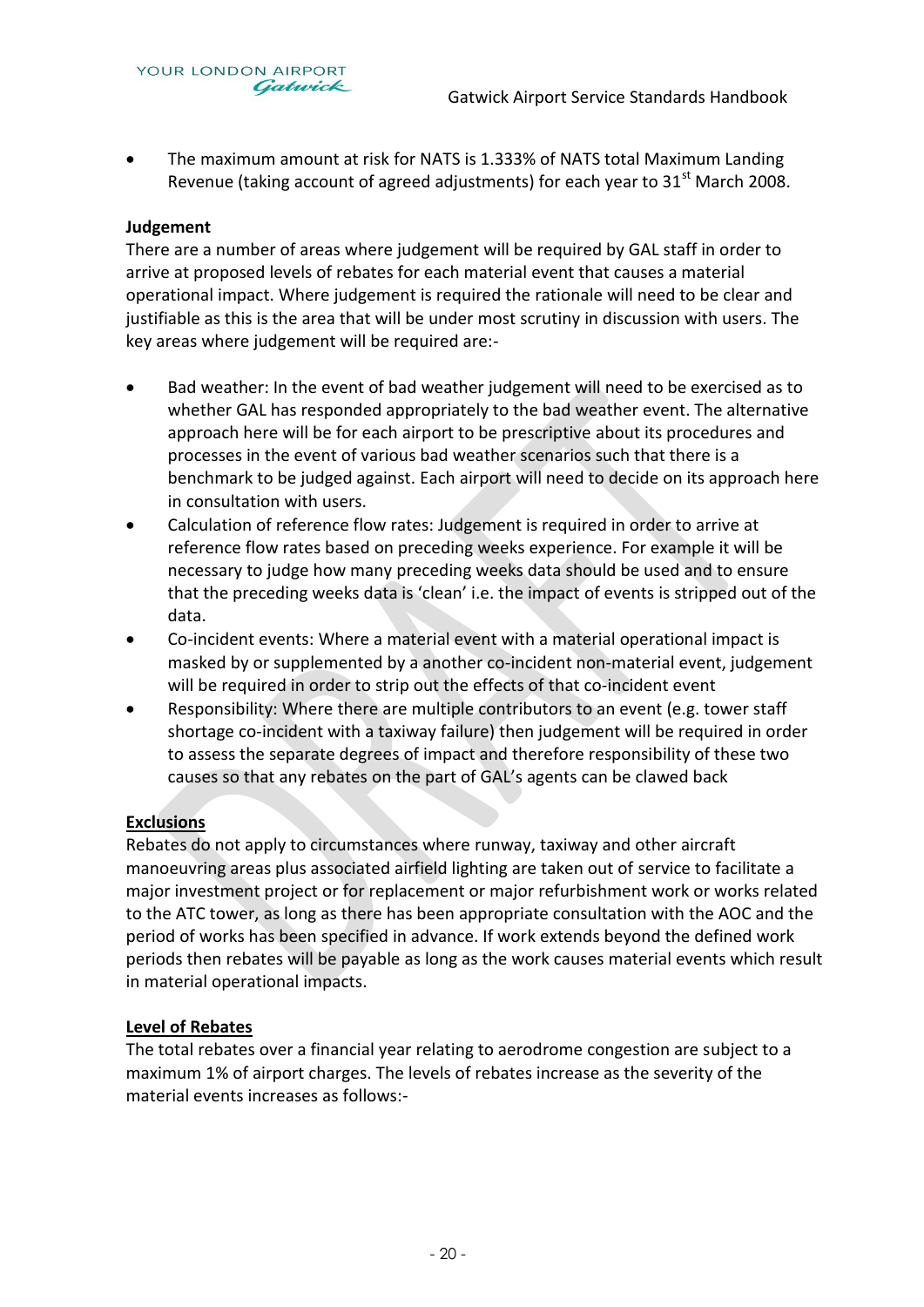| <b>Maximum cumulative movements deferred</b> | <b>Gatwick Rebate (£000)</b> |
|----------------------------------------------|------------------------------|
| $0 - 3$                                      | 0.00                         |
| 4-8                                          | 7.00                         |
| $9 - 16$                                     | 20.00                        |
| 17 or more per day                           | 30.00                        |

#### **Calculation**

In order to arrive at rebates for material events it is necessary to calculate the difference between the actual cumulative movements by hour in the measurement period and the reference or expected number of movements per hour over the same measurement period. Note that the measurement period extends across the time taken up with the event itself and the time taken to recover from the event. Therefore, the cumulative flights deferred is the difference between the reference number of movements and the actual number of movements as measured at the end of each hour spanning the whole of the material event.

Where there are co-incident causes of disruption and a material event has been made more severe by contributing causes beyond the control of GAL or its agents then GAL will need to estimate the proportion of the effect which it considers to be solely associated with the material event and to strip out the impact due to the other contributing cause(s).

#### **Example Calculation**

**Cumulative Deferred** 

**Movements** 

This worked example assumes that the calculation of the benchmark base flow (expected) rates has been undertaken and that the impact of material events has been judged and quantified in terms of lost movements against those, and that the proportion of the responsibility for the material events attributed to GAL or its agents has been defined.

**Hour Commencing 0000 0100 0200 0300 0400 0500 0600 0700 0800 0900** Arrivals Expected Flow Rate Flow 0 |0 |0 |5 |5 |15 |30 |40 |40 |**40** 

Actual Arrivals Flow Rate 0 0 0 0 0 5 5 15 27 37 37 37 40 Deferred Movements in Hour 0 0 0 0 0 0 3 3 3 **0**

**- - - - - - 3 6 9 -**

Assume that a material event occurred on day 3 affecting the arrivals flow rate only and no material events occurred on any other days in that month.

Day 3 rebate (9 cumulative movements lost in a single event) would be **£20k.**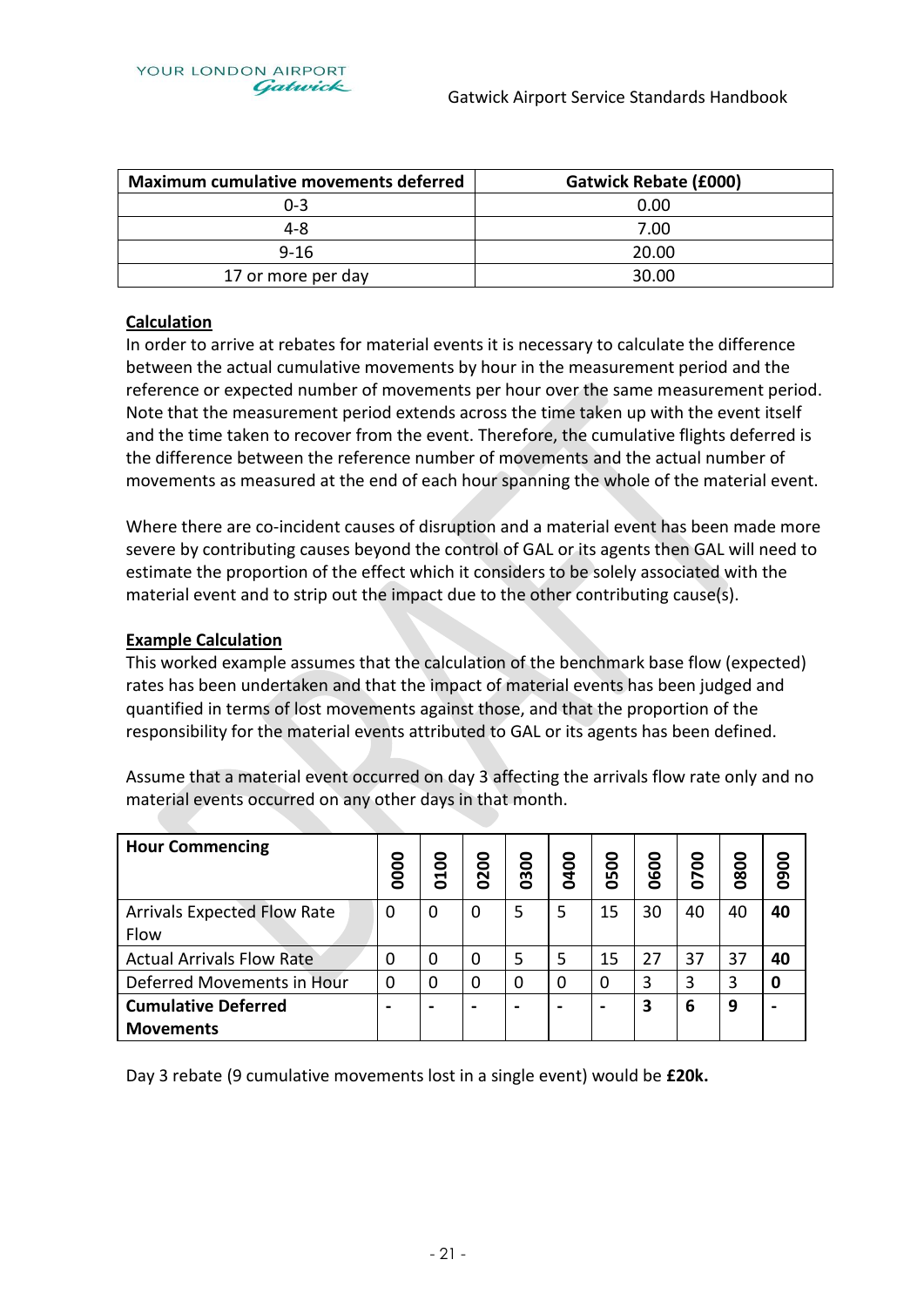## **Appendix I – Terms of Reference for NT Manual Queue Measurement & the unhindered walk times**

#### **Role of Queue Timer**

The third party contracted to conduct queue measurement at North Terminal Central Search Areas must ensure that staff are in place to conduct this measurement to cover the defined measurement window.

#### **Resource**

Queue timing staff Stop Watch Phone Radio Recording Sheet

- The period of queue timing is 0230 2230, 7 days a week throughout the year. There is no adjustment between Summer and Winter hours. This is agreed in consultation with the CAA and AOC.
- The third party timer selects the first passenger at the start of every 15 minutes at 00, 15, 30 and 45 minutes past the hour. Total queue time segments for the day are 80 x 15 minute slices.
- The passenger is timed from the defined start point or the back of the queue, whichever is furthest back.
- The current defined start points for commencement of the queue time are:- Central Search 1 - Portal, Premium Lane – Entrance, Central Search 3 – Portal.
- All defined area's that require a queue timing measurement are to be included in the random passenger selection process. (please note the majority of queue timing's recorded should be concentrated on the main passenger area's CSA 1& 3).
- Assistance Lane is exempt from being Queue timed.
- If the selected passenger deviates from their journey (eg returns to check-in, stops to repack a bag) the next closest passenger should be followed to complete the queue time, this should be indicated on the queue measurement form. If there is time in the 15 minute period the process should be started again.
- The queue timer should not indicate which passenger is being timed, do not follow the selected passenger directly.
- The passenger is timed until they put their bag/items on the roller bed.
- It is acceptable for GAL Security staff to assist the passenger through the process by asking them to place their bag on the roller bed
- The queue time is phoned through to GCC, who input the time recorded into OPM.
- The lane on which the queue time was measured along with the queue time is recorded on the data sheet.
- If the queue time exceeds 15 minutes, another passenger is selected by another queue timer to ensure the measurement is continued and completed.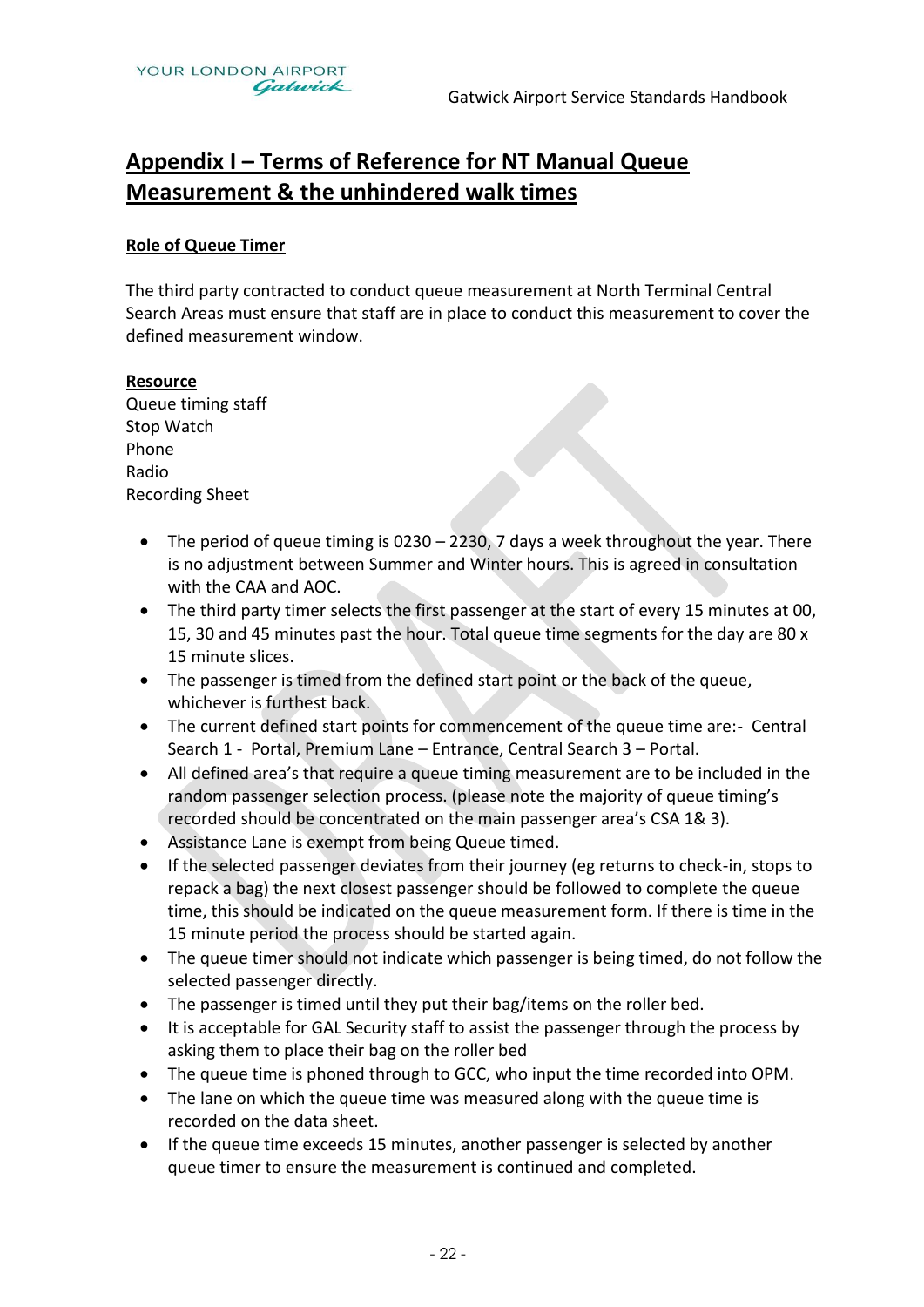YOUR LONDON AIRPORT Gatwick

- If no other third party staff available to start another queue time due to the 15 minute time being hit, the queue time is stopped and recorded as 15 minute plus, then start a new queue time in the next 15 minute segment.
- If there is a period of the day when no passengers are presented during a 15 minute time slice this must be recorded as ' No passenger's to time ' on the data sheet.
- Once the queue time has been completed, the queue timer must advise the Security Team Leader of the final queue time. Under no circumstances must the queue timer advise Security of the queue time until the timing is finished.
- The data showing queue times and lane numbers is forwarded to Gatwick business reporting team for filing and audit inspection as required by the CAA and AOC.
- GAL Security will audit the queue times being taken twice a day, once AM and once PM. This information will be kept for a period of 12 months.
- There is no incentive to be included in the Third Party suppliers' contract with regards to reducing queues or assisting in the queue management of the area.

Should a queue timing member of staff be unavailable to conduct queue timing for the defined measurement window, another member of the Third Party Contactor, must be redeployed to conduct this activity. Should no Third Party contractor be available, a GAL Security Team Leader (STL) must be deployed to carry out queue measurement until such time as the Third party contractor can take over the queue timing. This must be must be clearly recorded on the queue measurement form.

If there are any gaps in queue measurement the GAL Security Duty Manager (SDM) must ensure that retrospective queue timing via CCTV is conducted, and the GAL Business Reporting team are advised.

The estimation for the queue times measured by CCTV should take into account the previously measured time slice to ensure that limitations in CCTV camera views are accounted for; the CCTV viewed must be saved to disk and passed to the Business Reporting team for Audit purposes. The possibility of having to use CCTV retrospectively is considered to be a rare event.

| Lane 1  | Lane 2  | Lane 3  | Lane 4  | Lane 5  | Lane 6  |
|---------|---------|---------|---------|---------|---------|
| 34.6    | 30.3    | 24.4    | 21.5    | 21.3    | 24.2    |
| Lane 7  | Lane 8  | Lane 9  | Lane 10 | Lane 11 | Lane 12 |
| 23.9    | 28.8    | 31.1    | 37.7    | 43.9    | 45.9    |
| Lane 13 | Lane 14 | Lane 15 | Lane 16 | Lane 17 | Lane 18 |
| 34.2    | 40.4    | 22      | 22      | 22      | 23      |
| Lane 19 | Lane 20 |         |         |         |         |
| 23      | 31.2    |         |         |         |         |

### **Unhindered Walk Times – North Terminal:**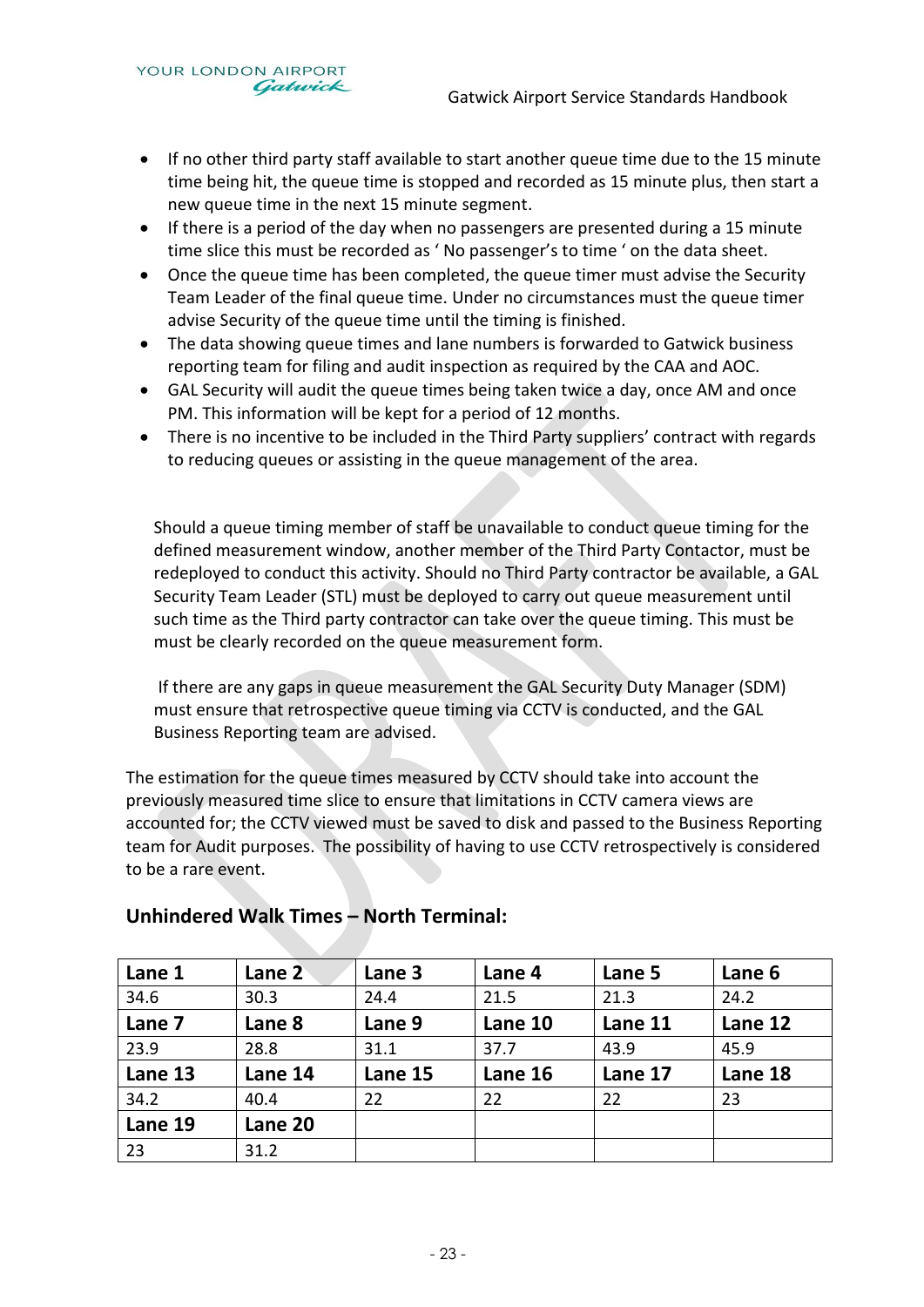## **Appendix II – Rule set for automated security queue measurement in South Terminal & the unhindered walk times**

The following rules are applied to the Queue Management System (QMS) data in order to get the reported queue time in each 15 minute period.

- A passenger has to be enrolled at the auto boarding gate (last best image)
- The same passenger has to be verified at the roller bed (first best image)
- The above two stages give a measurement which can be used (only reconciled measurements are used to calculate the queue time time)
- Once a journey is identified the un-impeded walk time is deducted from the total time (this varies from lane to lanes as per AOC agreement, see below) – if that makes a negative time (because they are a quick walker / runner) then the time reverts to 0.
- All the valid measurements in a 15 minute period are the measurements which become subject to the next part of the process:
	- o Due to the tail being so long (outliers) an Inter Quartile Range of 4 was agreed either side of the median within that period to create the most accurate measurement for each 15 minute period
	- o Due to issues of staff being captured by the cameras, it was agreed that if less than 5 images were captured per lane, these measurements would be discounted.
- The single reported measurement for SQR is the first chronological measurement in the "filtered" clean data set.
- The report GAL generates has the reported time for each 15 minute slot. (e.g. the first chronological measurement in the 15 min period from the filtered dataset).
- Blank slots occur, primarily during the early and end parts of the day, but also on occasion during the middle of the day.

The reported time for each 15 minute slot is notified to GAL Security immediately after the 15 minute slot (they also receive notifications every five minutes to show whether the times are building on a red, amber, green notification system). The communicated times every 5 minutes to the team are the current median and the current Interquartile range. This real time information assist the operational management to ensure a quick response to any building queues, therefore maintaining an excellent passenger experience.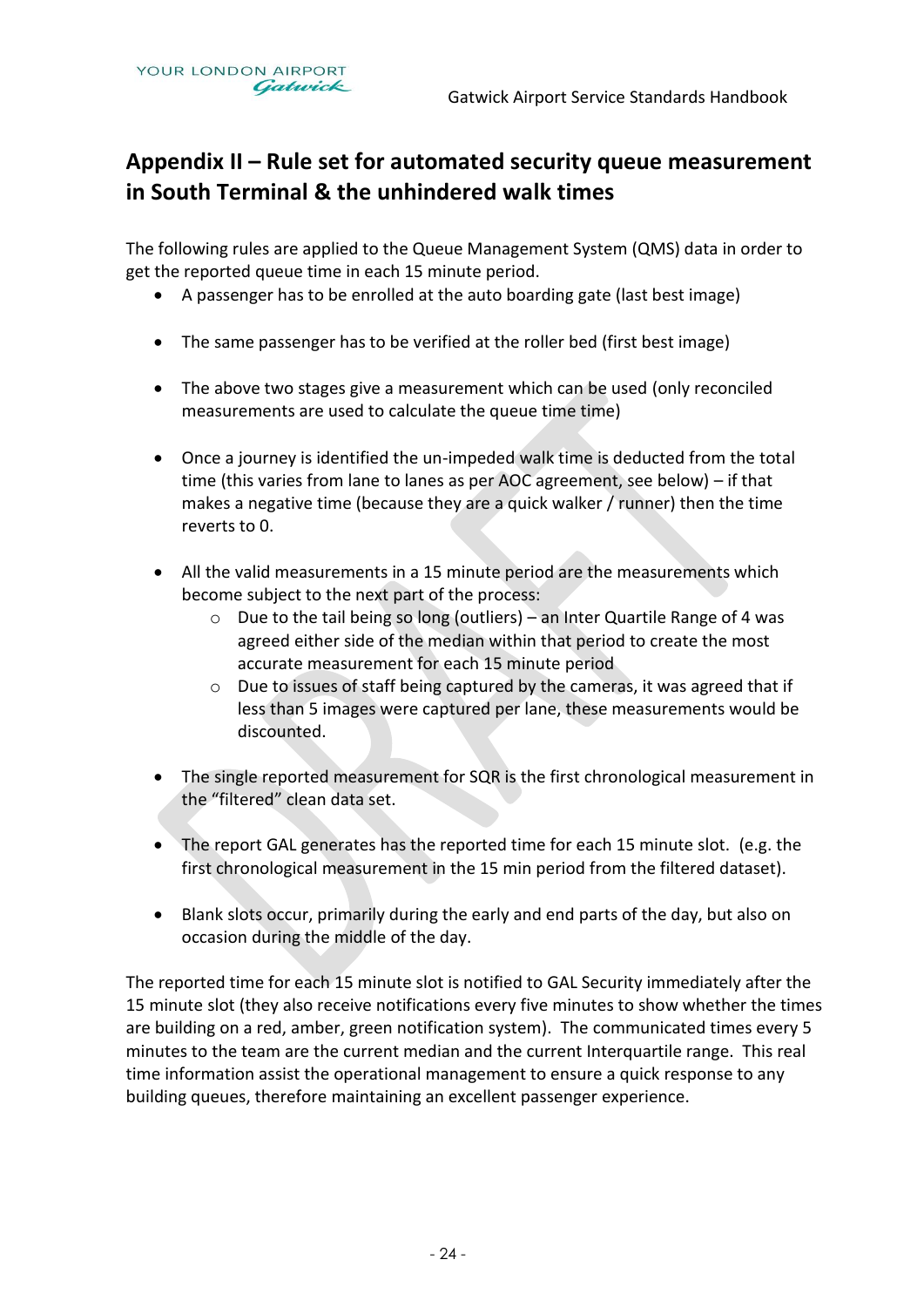

| Lane 1  | Lane 2  | Lane 3  | Lane 4  | Lane 5  | Lane 6  |
|---------|---------|---------|---------|---------|---------|
| 13.1    | 22.2    | 8.6     | 7.7     | 23.8    | 21.2    |
| Lane 7  | Lane 8  | Lane 9  | Lane 10 | Lane 11 | Lane 12 |
| 17.1    | 15.9    | 12      | 12      | 15.1    | 16.4    |
| Lane 13 | Lane 14 | Lane 15 | Lane 16 | Lane 17 | Lane 18 |
| 20.9    | 22.8    | 28.6    | 31.2    | 37.1    | 39.6    |
| Lane 19 |         |         |         |         |         |
| 44.5    |         |         |         |         |         |

## **Unhindered Walk Times – South Terminal:**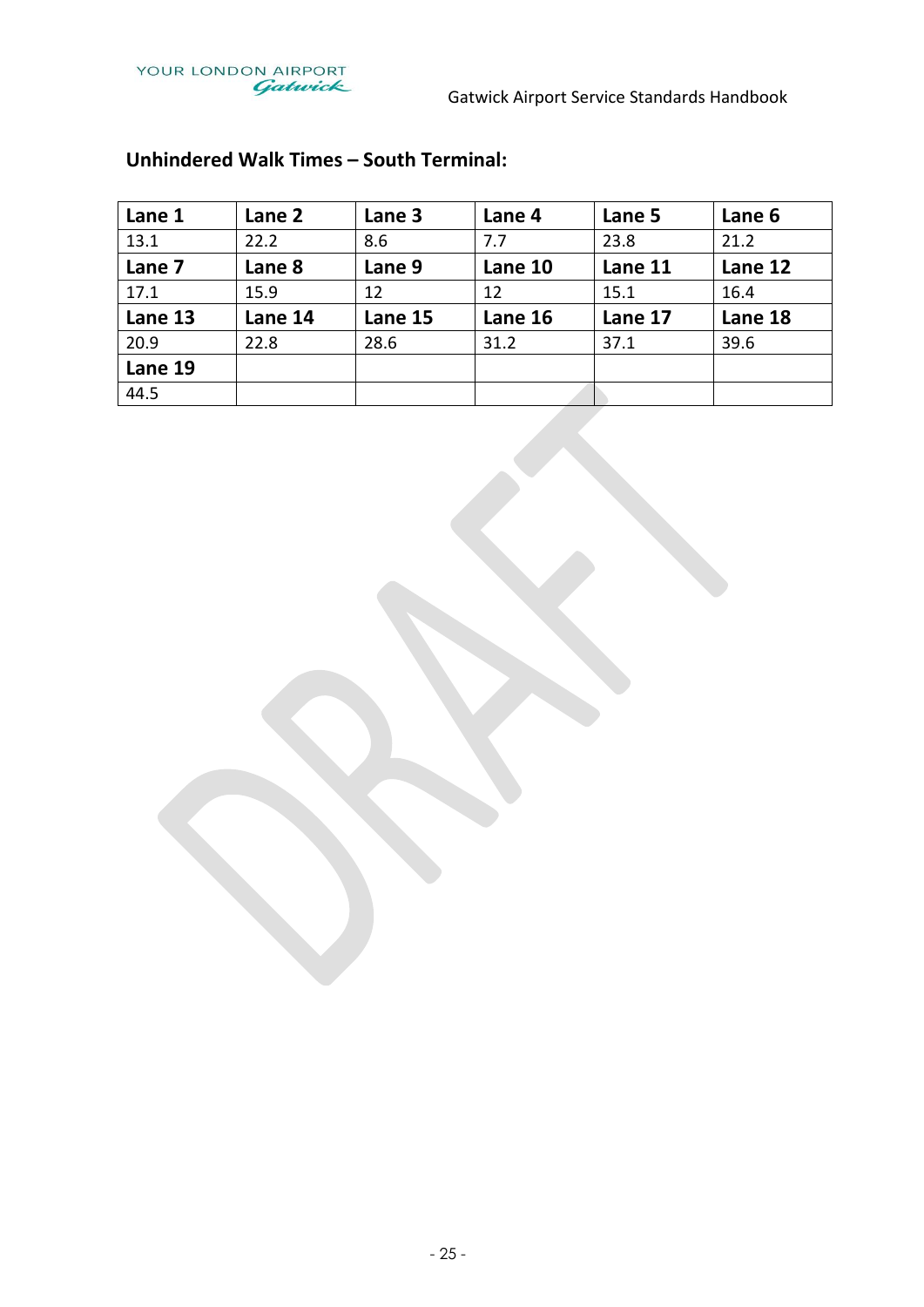### **APPENDIX III**

- I. PSE Priority & General Group List of equipment for North and South Terminals - Sept 2013 (also known as LEPC, lifts, escalators and passenger conveyors)
- II. ST Layout plan PSE 07-05-2013
- III. NT Layout plan PSE 01-06-2013
- IV. Pier 6 Layout Plan PSE 17-12-2012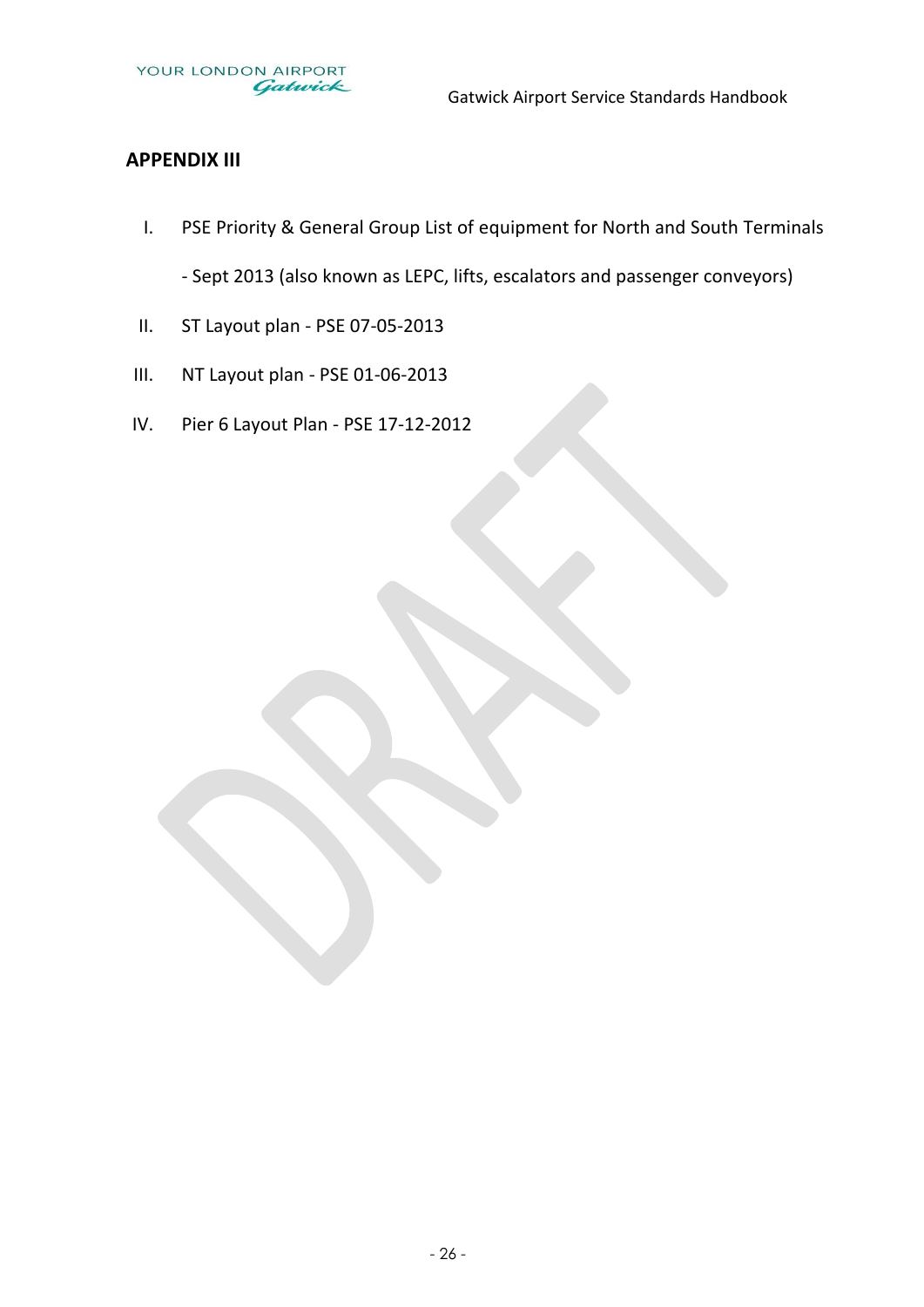| <b>North Terminal LEPC Equipment</b>           |          |                                                |          |                                                                                                                                       |                                      |          |                                                    |
|------------------------------------------------|----------|------------------------------------------------|----------|---------------------------------------------------------------------------------------------------------------------------------------|--------------------------------------|----------|----------------------------------------------------|
|                                                |          |                                                |          | Red text indicates priority equipment, Blue shaded Non Q factor, Green shaded indicates new assets not in service yet, Non shaded are |                                      |          |                                                    |
|                                                |          |                                                |          | part of general group, Orange shaded Mothballed                                                                                       |                                      |          |                                                    |
| <b>North Terminal - Priority</b>               |          | North Terminal -                               |          | <b>Notes</b>                                                                                                                          |                                      |          | <b>Notes</b>                                       |
| <b>PSE Group</b>                               |          | <b>Passenger Lifts</b>                         |          | <b>Changes in Blue</b>                                                                                                                | <b>North Terminal - Escalators</b>   |          | <b>Changes in Blue</b>                             |
| <b>Escalator</b>                               | 01       | <b>Passenger Lift</b>                          | 01       |                                                                                                                                       | scalator:                            | 01       | Arrivals up                                        |
| Escalator<br><b>Escalator</b>                  | 04<br>06 | Passenger Lift<br>Passenger Lift               | 02<br>03 |                                                                                                                                       | Escalator<br>Escalator               | 02<br>03 |                                                    |
| <b>Escalator</b>                               | 07       | Passenger Lift                                 | 04       |                                                                                                                                       | Escalator                            | 04       | Arrivals up                                        |
| <b>Escalator</b><br><b>Escalator</b>           | 08<br>12 | <b>Passenger Lift</b><br><b>Passenger Lift</b> | 05<br>06 |                                                                                                                                       | Escalator<br>Escalator               | 05<br>06 |                                                    |
| Escalator                                      | 21       | Passenger Lift                                 | 07       |                                                                                                                                       | Escalator                            | 07       | Interchange to check-in<br>Interchange to check-in |
| <b>Escalator</b>                               | 31       | <b>Passenger Lift</b>                          | 08       |                                                                                                                                       | Escalator                            | 08       | Interchange to check-in                            |
| <b>Escalator</b><br>Escalator                  | 32<br>51 | Passenger Lift<br><b>Passenger Lift</b>        | 10<br>11 | old APV                                                                                                                               | Escalator<br>Escalator               | 12<br>14 | Immigration to Reclaim                             |
| Escalator                                      | 52       | <b>Passenger Lift</b>                          | 12       | Immigration to Reclaim PRM                                                                                                            | Escalator                            | 21       | Airside Transfer Route                             |
| <b>Conveyor</b>                                | 15       | <b>Passenger Lift</b>                          | 13       | Immigration to Reclaim PRM                                                                                                            | <b>Escalator</b>                     | 22       |                                                    |
| Conveyor<br><b>Passenger Lift</b>              | 16<br>12 | Passenger Lift<br><b>Passenger Lift</b>        | 14<br>15 |                                                                                                                                       | Escalator<br>Escalator               | 25<br>26 |                                                    |
| <b>Passenger Lift</b>                          | 13       | <b>Passenger Lift</b>                          | 16       |                                                                                                                                       | Escalator                            | 27       |                                                    |
| <b>Passenger Lift</b>                          | 19       | <b>Passenger Lift</b>                          | 19       | Pier 4 PRM                                                                                                                            | Escalator                            | 28       |                                                    |
| <b>Passenger Lift</b><br><b>Passenger Lift</b> | 20<br>21 | <b>Passenger Lift</b><br><b>Passenger Lift</b> | 20<br>21 | Pier 4 PRM<br>Jubilee House                                                                                                           | Escalator<br><b>Escalator</b>        | 29<br>30 |                                                    |
| <b>Passenger Lift</b>                          | 22       | <b>Passenger Lift</b>                          | 22       | Jubilee House                                                                                                                         | Escalator                            | 31       | IDL                                                |
| <b>Passenger Lift</b>                          | 23       | <b>Passenger Lift</b>                          | 23       | Jubilee House                                                                                                                         | Escalator                            | 32       | IDL                                                |
| <b>Passenger Lift</b><br><b>Passenger Lift</b> | 24<br>26 | <b>Passenger Lift</b><br><b>Passenger Lift</b> | 24<br>25 | Jubilee House                                                                                                                         | Escalator<br><b>Escalator</b>        | 33<br>34 |                                                    |
| <b>Passenger Lift</b>                          | 27       | <b>Passenger Lift</b>                          | 26       | <b>IDL</b>                                                                                                                            | Escalator                            | 35       |                                                    |
| <b>Passenger Lift</b>                          | 29       | <b>Passenger Lift</b>                          | 27       | IDI                                                                                                                                   | Escalator                            | 36       |                                                    |
| <b>Passenger Lift</b><br><b>Passenger Lift</b> | 31<br>32 | Passenger Lift<br><b>Passenger Lift</b>        | 28<br>29 | Domestic Arrivals and PRM                                                                                                             | Escalator<br><b>Escalator</b>        | 37<br>38 |                                                    |
| <b>Passenger Lift</b>                          | 40       | <b>Passenger Lift</b>                          | 30       | Gate 48                                                                                                                               | Escalator                            | 39       |                                                    |
| <b>Passenger Lift</b>                          | 41       | Passenger Lift                                 | 31       | CIP Lounge                                                                                                                            | Escalator                            | 40       |                                                    |
| <b>Passenger Lift</b><br><b>Passenger Lift</b> | 42<br>45 | Passenger Lift<br>Passenger Lift               | 32<br>34 | CIP Lounge                                                                                                                            | Escalator<br>Escalator               | 41<br>42 |                                                    |
| <b>Passenger Lift</b>                          | 46       | <b>Passenger Lift</b>                          | 35       |                                                                                                                                       | <b>Escalator</b>                     | 43       |                                                    |
| <b>Passenger Lift</b>                          | 47       | Passenger Lift                                 | 36       |                                                                                                                                       | <b>Escalator</b>                     | 44       |                                                    |
| <b>Passenger Lift</b>                          | 48       | <b>Passenger Lift</b>                          | 40<br>41 | IDL                                                                                                                                   | Escalator                            | 45       |                                                    |
| <b>Passenger Lift</b><br><b>Passenger Lift</b> | 60<br>61 | <b>Passenger Lift</b><br><b>Passenger Lift</b> | 42       | IDI<br>Pier 6 Tower                                                                                                                   | Escalator<br>Escalator               | 46<br>47 |                                                    |
| <b>Passenger Lift</b>                          | 62       | <b>Passenger Lift</b>                          | 43       |                                                                                                                                       | <b>Escalator</b>                     | 48       |                                                    |
| <b>Passenger Lift</b>                          | 63       | Passenger Lift                                 | 44<br>45 |                                                                                                                                       | Escalator                            | 49<br>50 |                                                    |
| <b>Passenger Lift</b>                          | 64       | <b>Passenger Lift</b><br><b>Passenger Lift</b> | 46       | Pier 6 Tower<br>Pier 6 Tower                                                                                                          | Escalator<br>Escalator               | 51       | Shuttle Station                                    |
|                                                |          |                                                |          |                                                                                                                                       |                                      |          |                                                    |
| North Terminal -<br><b>Goods Lifts</b>         |          | <b>Passenger Lift</b>                          | 47<br>48 | Pier 6 Tower                                                                                                                          | Escalator<br><b>Escalator</b>        | 52<br>53 | Shuttle Station                                    |
|                                                |          | <b>Passenger Lift</b><br><b>Passenger Lift</b> | 49       |                                                                                                                                       | Escalator                            | 54       | <b>Future Pier 5</b><br><b>Future Pier 5</b>       |
| Goods Lift                                     | 01       | Passenger Lift                                 | 50       |                                                                                                                                       | Escalator                            | 55       | <b>Future Pier 5</b>                               |
| <b>Goods Lift</b><br><b>Goods Lift</b>         | 02<br>03 | <b>Passenger Lift</b>                          | 51<br>52 |                                                                                                                                       | <b>Escalator</b><br><b>Escalator</b> | 56<br>57 | <b>Future Pier 5</b>                               |
| <b>Goods Lift</b>                              | 04       | <b>Passenger Lift</b><br><b>Passenger Lift</b> | 53       |                                                                                                                                       | <b>Escalator</b>                     | 58       | <b>Future Pier 5</b><br><b>Future Pier 5</b>       |
| <b>Goods Lift</b>                              | 05       | <b>Passenger Lift</b>                          | 54       |                                                                                                                                       | <b>Escalator</b>                     | 59       | <b>Future Pier 5</b>                               |
| <b>Goods Lift</b><br><b>Goods Lift</b>         | 06<br>07 | <b>Passenger Lift</b>                          | 55<br>56 |                                                                                                                                       |                                      |          |                                                    |
| Goods Lift                                     | 08       | Passenger Lift<br><b>Passenger Lift</b>        | 57       |                                                                                                                                       |                                      |          |                                                    |
| Goods Lift                                     | 09       | Passenger Lift                                 | 58       |                                                                                                                                       |                                      |          |                                                    |
| <b>Goods Lift</b><br><b>Goods Lift</b>         | 10<br>11 | <b>Passenger Lift</b>                          | 59<br>60 |                                                                                                                                       | North Terminal - Passenger           |          | <b>Notes</b>                                       |
| Goods Lift                                     | 12       | <b>Passenger Lift</b><br><b>Passenger Lift</b> | 61       | Jubilee House<br>Jubilee House                                                                                                        | Conveyors                            |          | <b>Changes in Blue</b>                             |
| <b>Goods Lift</b>                              | 13       | <b>Passenger Lift</b>                          | 62       | Jubilee House                                                                                                                         | Conveyor                             | 02       |                                                    |
| <b>Goods Lift</b>                              | 14<br>15 | <b>Passenger Lift</b>                          | 63<br>64 | Jubilee House<br>Jubilee House                                                                                                        | Conveyor                             | 04<br>05 |                                                    |
| <b>Goods Lift</b><br>Goods Lift                | 27       | <b>Passenger Lift</b><br>Passenger Lift        | 65       |                                                                                                                                       | Conveyor<br>Conveyor                 | 06       |                                                    |
| <b>Goods Lift</b>                              | 29       | <b>Passenger Lift</b>                          | 66       |                                                                                                                                       | Conveyor                             | 07       |                                                    |
| <b>Goods Lift</b>                              | 30       | Passenger Lift                                 | 67       |                                                                                                                                       | Conveyor                             | 08       |                                                    |
| <b>Goods Lift</b><br><b>Goods Lift</b>         | 33<br>37 | Passenger Lift<br><b>Passenger Lift</b>        | 68<br>69 |                                                                                                                                       | Conveyor<br>Conveyor                 | 09<br>10 |                                                    |
| Goods Lift                                     | 38       | <b>Passenger Lift</b>                          | 70       |                                                                                                                                       | Conveyor                             | 11       |                                                    |
| <b>Goods Lift</b><br><b>Goods Lift</b>         | 39<br>41 | <b>Passenger Lift</b><br><b>Passenger Lift</b> | 71<br>72 |                                                                                                                                       | Conveyor<br>Conveyor                 | 12<br>13 |                                                    |
| <b>Goods Lift</b>                              | 42       | <b>Passenger Lift</b>                          | 73       |                                                                                                                                       | Conveyor                             | 14       |                                                    |
|                                                |          | Passenger Lift                                 | 74       |                                                                                                                                       | Conveyor                             | 15       | Shuttle Station                                    |
|                                                |          | Passenger Lift<br>Passenger Lift               | 75<br>76 |                                                                                                                                       | Conveyor                             | 16       | Shuttle Station                                    |
|                                                |          | Passenger Lift                                 | 77       |                                                                                                                                       |                                      |          |                                                    |
|                                                |          |                                                |          | <b>Domestic Arrivals-Add to</b>                                                                                                       |                                      |          |                                                    |
|                                                |          | <b>Passenger Lift</b>                          | 78       | <b>Priority</b><br><b>Domestic Arrivals-Add to</b>                                                                                    |                                      |          |                                                    |
|                                                |          | <b>Passenger Lift</b>                          | 79       | <b>Priority</b>                                                                                                                       |                                      |          |                                                    |
|                                                |          | <b>Passenger Lift</b><br><b>Passenger Lift</b> | 80<br>81 | <b>Future Pier 5</b><br><b>Future Pier 5</b>                                                                                          |                                      |          |                                                    |
|                                                |          | <b>Passenger Lift</b>                          | 82       | <b>Future Pier 5</b>                                                                                                                  |                                      |          |                                                    |
|                                                |          | <b>Passenger Lift</b>                          | 83       | <b>Future Pier 5</b>                                                                                                                  |                                      |          |                                                    |
|                                                |          | <b>Passenger Lift</b><br><b>Passenger Lift</b> | 84<br>85 | <b>Future Pier 5</b><br><b>Future Pier 5</b>                                                                                          |                                      |          |                                                    |
|                                                |          | <b>Passenger Lift</b>                          | 86       | <b>Future Pier 5</b>                                                                                                                  |                                      |          |                                                    |
|                                                |          | <b>Passenger Lift</b>                          | 87       | <b>Future Pier 5</b>                                                                                                                  |                                      |          |                                                    |
|                                                |          | <b>Passenger Lift</b><br><b>Passenger Lift</b> | 88<br>89 | <b>Future Pier 5</b>                                                                                                                  |                                      |          |                                                    |
|                                                |          | <b>Passenger Lift</b>                          | 90       | <b>Future Pier 5</b><br><b>Future Pier 5</b>                                                                                          |                                      |          |                                                    |
|                                                |          | <b>Passenger Lift</b>                          | 91       | <b>Future Pier 5</b>                                                                                                                  |                                      |          |                                                    |
|                                                |          | <b>Passenger Lift</b>                          | 92       | <b>Future Pier 5</b>                                                                                                                  |                                      |          |                                                    |
|                                                |          | <b>Passenger Lift</b><br><b>Passenger Lift</b> | 93<br>94 | <b>Future Pier 5</b><br><b>Future Pier 5</b>                                                                                          |                                      |          |                                                    |
|                                                |          | <b>Passenger Lift</b>                          | 95       | <b>Future Pier 5</b>                                                                                                                  |                                      |          |                                                    |
|                                                |          | <b>Passenger Lift</b>                          | 96       | <b>Future Pier 5</b>                                                                                                                  |                                      |          |                                                    |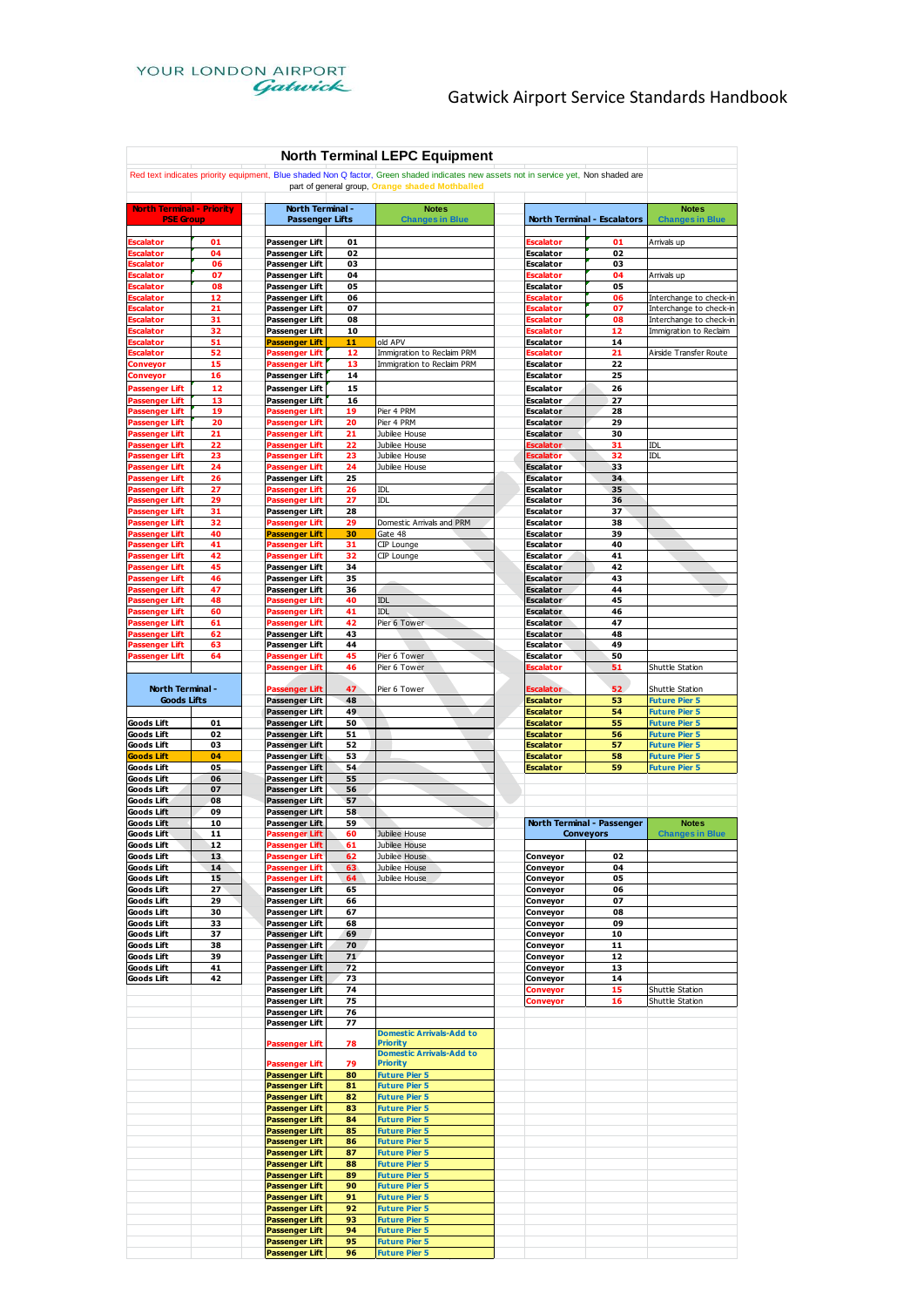

### Gatwick Airport Service Standards Handbook

|                                                                                                                                                              |            |                                                |            | <b>South Terminal LEPC Equipment</b>                                              |  |                                      |          |                                                             |
|--------------------------------------------------------------------------------------------------------------------------------------------------------------|------------|------------------------------------------------|------------|-----------------------------------------------------------------------------------|--|--------------------------------------|----------|-------------------------------------------------------------|
| Red text indicates priority equipment, Blue shaded Non Q factor, Green shaded indicates new assets not in service yet, Non shaded are part of general group, |            |                                                |            |                                                                                   |  |                                      |          |                                                             |
|                                                                                                                                                              |            | <b>South Terminal -</b>                        |            | <b>Orange shaded Mothballed</b><br><b>South Terminal -</b>                        |  |                                      |          |                                                             |
| <b>South Terminal - Priority</b><br><b>PSE Group</b>                                                                                                         |            | <b>Passenger Lifts</b>                         |            | <b>Notes</b><br><b>Changes in Blue</b>                                            |  | <b>Escalators</b>                    |          | <b>Notes</b><br><b>Changes in Blue</b>                      |
| <b>Escalator</b>                                                                                                                                             | 03         | Passenger Lift                                 | 01A        | Concorde House remove from<br>priority once crew move to<br><b>Atlantic House</b> |  | <b>Escalator</b>                     | 03       |                                                             |
| scalator                                                                                                                                                     | 06         | assenger Lift                                  | 01B        | Concorde House remove from<br>priority once crew move to<br><b>Atlantic House</b> |  | :scalator                            | 06       | Immigration Hall                                            |
| Escalator                                                                                                                                                    | 07         | Passenger Lift                                 | 02         | Concorde House remove from<br>priority once crew move to<br><b>Atlantic House</b> |  | Escalator                            | 07       | Immigration Hall                                            |
| Escalator                                                                                                                                                    | 08         | Passenger Lift                                 | 03         | Concorde House remove from<br>priority once crew move to<br><b>Atlantic House</b> |  | <b>iscalator</b>                     | 08       | Immigration Hall                                            |
| alator                                                                                                                                                       | 09         | <b>Passenger Lift</b>                          | 05         |                                                                                   |  | ralator                              | 09       | Immigration Hall                                            |
| alator<br>:scalator                                                                                                                                          | 11<br>12   | Passenger Lift<br>Passenger Lift               | 06<br>07   |                                                                                   |  | alator<br>Escalator                  | 11<br>12 | Southern Entrance<br>Southern Entrance                      |
| <b>Escalator</b>                                                                                                                                             | 14         | Passenger Lift                                 | 08         |                                                                                   |  | Escalator                            | 14       | Northern Entrance                                           |
| :scalator<br><b>iscalator</b>                                                                                                                                | 15<br>16   | Passenger Lift<br>Passenger Lift               | 09<br>15   |                                                                                   |  | :scalator<br><b>Escalator</b>        | 15<br>16 | Northern Entrance<br>IDL                                    |
| scalator                                                                                                                                                     | 17         | Passenger Lift                                 | 16         |                                                                                   |  | :scalator                            | 17       | <b>IDL</b>                                                  |
| calator                                                                                                                                                      | 34         | Passenger Lift                                 | 17         |                                                                                   |  | Escalator                            | 18       |                                                             |
| scalator<br><b>scalator</b>                                                                                                                                  | 35<br>36   | Passenger Lift<br>Passenger Lift               | 19<br>20   | <b>Immigration PRM</b><br><b>Immigration PRM</b>                                  |  | <b>Escalator</b><br><b>Escalator</b> | 19<br>20 |                                                             |
| <b>Escalator</b>                                                                                                                                             | 37         | Passenger Lift                                 | 23         |                                                                                   |  | <b>Escalator</b>                     | 21       |                                                             |
| scalator:<br>Conveyor                                                                                                                                        | 38<br>09   | Passenger Lift<br>Passenger Lift               | 24<br>25   |                                                                                   |  | <b>Escalator</b><br><b>Escalator</b> | 22<br>23 |                                                             |
| Conveyor.                                                                                                                                                    | 10         | Passenger Lift                                 | 26         |                                                                                   |  | <b>Escalator</b>                     | 24       |                                                             |
| onveyor:                                                                                                                                                     | 11<br>14   | Passenger Lift<br>Passenger Lift               | 27<br>28   |                                                                                   |  | <b>Escalator</b><br>Escalator        | 25<br>27 |                                                             |
| Conveyor<br>Conveyor                                                                                                                                         | 15         | Passenger Lift                                 | 29         |                                                                                   |  | <b>Escalator</b>                     | 28       |                                                             |
| <b>Passenger Lift</b>                                                                                                                                        | 01A        | Passenger Lift                                 | 30         |                                                                                   |  | <b>Escalator</b>                     | 29       |                                                             |
| <b>Passenger Lift</b><br><b>Passenger Lift</b>                                                                                                               | 01B<br>02  | Passenger Lift<br>Passenger Lift               | 31<br>32   |                                                                                   |  | <b>Escalator</b><br><b>Escalator</b> | 30<br>31 |                                                             |
| Passenger Lift                                                                                                                                               | 03         | Passenger Lift                                 | 33         |                                                                                   |  | <b>Escalator</b>                     | 32       |                                                             |
| <b>Passenger Lift</b><br><b>Passenger Lift</b>                                                                                                               | 19<br>20   | Passenger Lift<br><b>Passenger Lift</b>        | 34<br>38   | (Ashdown House)                                                                   |  | <b>Escalator</b><br>Escalator        | 33<br>34 | Check-in to Passport control                                |
| <b>Passenger Lift</b>                                                                                                                                        | 40         | <b>Passenger Lift</b>                          | 39         | Ashdown House)                                                                    |  | <b>scalator</b>                      | 35       | Check-in to Passport control                                |
| <b>Passenger Lift</b>                                                                                                                                        | 41<br>42   | <b>Passenger Lift</b>                          | 40<br>41   | (Atlantic House)<br>(Atlantic House)                                              |  | <b>Escalator</b><br>scalator:        | 36<br>37 | Check-in to Passport control                                |
| Passenger Lift<br>Passenger Lift                                                                                                                             | 57         | <b>Passenger Lift</b><br>Passenger Lift        | 42         | Pier 3 PRM                                                                        |  | <b>Escalator</b>                     | 38       | Passport control to IDL<br>Passport control to IDL          |
| Passenger Lift                                                                                                                                               | 72         | <b>Passenger Lift</b>                          | 53         |                                                                                   |  | scalator:                            | 39       | <b>SESC16/17</b>                                            |
| Passenger Lift<br>assenger Lift                                                                                                                              | 73<br>79   | Passenger Lift<br>Passenger Lift               | 54<br>55   |                                                                                   |  | <b>Escalator</b>                     | 40       | <b>Future IDL Escalators to replace</b><br><b>SESC16/17</b> |
| <b>Passenger Lift</b>                                                                                                                                        | 85         | <b>Passenger Lift</b>                          | 56         | (ST Transfer)<br>(ST Pier 1) Mothballed until                                     |  | South<br>Terminal -<br>Passenger     |          | <b>Notes</b><br><b>Changes in Blue</b>                      |
| <b>Passenger Lift</b>                                                                                                                                        | 87         | <b>Passenger Lift</b>                          | 57         | 2015                                                                              |  | <b>Conveyors</b>                     |          |                                                             |
| <b>Passenger Lift</b>                                                                                                                                        | 88         | Passenger Lift                                 | 72         | ST CIP                                                                            |  | Conveyor                             | 02       |                                                             |
| <b>Passenger Lift</b><br><b>Passenger Lift</b>                                                                                                               | 89<br>90   | <b>Passenger Lift</b><br><b>Passenger Lift</b> | 73<br>74   | ST CIP                                                                            |  | Conveyor<br>Conveyor                 | 04<br>06 |                                                             |
| <b>Passenger Lift</b>                                                                                                                                        | 92         | Passenger Lift                                 | 75         |                                                                                   |  | Conveyor                             | 08       |                                                             |
| <b>Passenger Lift</b><br><b>Passenger Lift</b>                                                                                                               | 113<br>114 | Passenger Lift<br><b>Passenger Lift</b>        | 76<br>77   |                                                                                   |  | Conveyor<br><b>Conveyor</b>          | 09<br>10 | Northern Entrance Outbound<br>Northern Entrance Inbound     |
| Passenger Lift                                                                                                                                               | 116        | <b>Passenger Lift</b>                          | 78         |                                                                                   |  | <b>Conveyor</b>                      | 11       | Southern Entrance Inbound                                   |
| <b>Passenger Lift</b>                                                                                                                                        | 117<br>118 | Passenger Lift                                 | 79<br>80   | Pier 2 PRM                                                                        |  | Conveyor                             | 12       |                                                             |
| <b>Passenger Lift</b><br><b>Passenger Lift</b>                                                                                                               | 119        | Passenger Lift<br><b>Passenger Lift</b>        | 81         |                                                                                   |  | Conveyor<br><b>Conveyor</b>          | 14<br>15 |                                                             |
| <b>Passenger Lift</b>                                                                                                                                        | 123        | Passenger Lift                                 | 82         |                                                                                   |  | Conveyor                             | 16       |                                                             |
| <b>Passenger Lift</b>                                                                                                                                        | 124        | <b>Passenger Lift</b><br><b>Passenger Lift</b> | 83<br>84   |                                                                                   |  | Conveyor<br>Conveyor                 | 17<br>18 |                                                             |
| South Terminal -                                                                                                                                             |            | Passenger Lift                                 | 85         | Pier 2 PRM                                                                        |  | Conveyor                             | 19       |                                                             |
| <b>Goods Lifts</b>                                                                                                                                           |            | Passenger Lift                                 | 86         | Pier 3 PRM                                                                        |  | Conveyor                             | 20       |                                                             |
| <b>Goods Lift</b><br>Goods Lift                                                                                                                              | 04<br>10   | <b>Passenger Lift</b><br><b>Passenger Lift</b> | 87<br>88   | Pier 3 PRM                                                                        |  | Conveyor<br>Conveyor                 | 21<br>22 |                                                             |
| <b>Goods Lift</b>                                                                                                                                            | 11         | Passenger Lift                                 | 89         | Pier 3 PRM                                                                        |  | Conveyor                             | 23       |                                                             |
| <b>Goods Lift</b>                                                                                                                                            | 12         | assenger Lift                                  | 90         | Pier 3 PRM<br>(Destinations DDA Chair                                             |  | <b>Conveyor</b>                      | 24       |                                                             |
| <b>Goods Lift</b>                                                                                                                                            | 13         | <b>Passenger Lift</b>                          | 91         | Hoist)                                                                            |  | Conveyor                             | 25       |                                                             |
| Goods Lift<br>Goods Lift                                                                                                                                     | 14<br>18   | Passenger Lift<br>Passenger Lift               | 92<br>93   | IDL                                                                               |  | Conveyor                             | 26       |                                                             |
| <b>Goods Lift</b>                                                                                                                                            | 35         | Passenger Lift                                 | 94         |                                                                                   |  |                                      |          |                                                             |
| <b>Goods Lift</b><br>Goods Lift                                                                                                                              | 36<br>43   | <b>Passenger Lift</b><br>Passenger Lift        | 95<br>96   |                                                                                   |  |                                      |          |                                                             |
| <b>Goods Lift</b>                                                                                                                                            | 44         | Passenger Lift                                 | 97         |                                                                                   |  |                                      |          |                                                             |
| <b>Goods Lift</b><br>Goods Lift                                                                                                                              | 48<br>49   | Passenger Lift<br>Passenger Lift               | 98<br>99   |                                                                                   |  |                                      |          |                                                             |
| Goods Lift                                                                                                                                                   | 58         | Passenger Lift                                 | 100        |                                                                                   |  |                                      |          |                                                             |
| <b>Goods Lift</b>                                                                                                                                            | 64         | Passenger Lift                                 | 101        |                                                                                   |  |                                      |          |                                                             |
| <b>Goods Lift</b><br>Goods Lift                                                                                                                              | 68<br>77   | Passenger Lift<br>Passenger Lift               | 102<br>103 |                                                                                   |  |                                      |          |                                                             |
| Goods Lift                                                                                                                                                   | 78         | Passenger Lift                                 | 104        |                                                                                   |  |                                      |          |                                                             |
| <b>Goods Lift</b>                                                                                                                                            | 79         | Passenger Lift<br>Passenger Lift               | 105<br>106 |                                                                                   |  |                                      |          |                                                             |
|                                                                                                                                                              |            | Passenger Lift                                 | 107        |                                                                                   |  |                                      |          |                                                             |
|                                                                                                                                                              |            | Passenger Lift                                 | 108        |                                                                                   |  |                                      |          |                                                             |
|                                                                                                                                                              |            | Passenger Lift<br>Passenger Lift               | 109<br>110 |                                                                                   |  |                                      |          |                                                             |
|                                                                                                                                                              |            | Passenger Lift                                 | 111        |                                                                                   |  |                                      |          |                                                             |
|                                                                                                                                                              |            | Passenger Lift<br><b>Passenger Lift</b>        | 112<br>113 | PRM by check-in                                                                   |  |                                      |          |                                                             |
|                                                                                                                                                              |            | <b>Passenger Lift</b>                          | 114        | PRM Immigration (Non Buggy)                                                       |  |                                      |          |                                                             |
|                                                                                                                                                              |            | Passenger Lift<br>Passenger Lift               | 115<br>116 | <b>IDL</b>                                                                        |  |                                      |          |                                                             |
|                                                                                                                                                              |            | Passenger Lift                                 | 117        | <b>IDL</b>                                                                        |  |                                      |          |                                                             |
|                                                                                                                                                              |            | Passenger Lift                                 | 118        | <b>New Atlantic House</b><br><b>New Atlantic House</b>                            |  |                                      |          |                                                             |
|                                                                                                                                                              |            | Passenger Lift<br>Passenger Lift               | 119<br>120 | <b>New Atlantic House</b>                                                         |  |                                      |          |                                                             |
|                                                                                                                                                              |            | <b>Passenger Lift</b>                          | 121        | <b>New Atlantic House</b><br><b>(New Domestic Arrivals</b>                        |  |                                      |          |                                                             |
|                                                                                                                                                              |            | <u>Passenger Lift</u>                          | 123        | from 10-05-2013)<br><b>(New Domestic Arrivals</b>                                 |  |                                      |          |                                                             |
|                                                                                                                                                              |            | Passenger Lift                                 | 124        | from 10-05-2013)                                                                  |  |                                      |          |                                                             |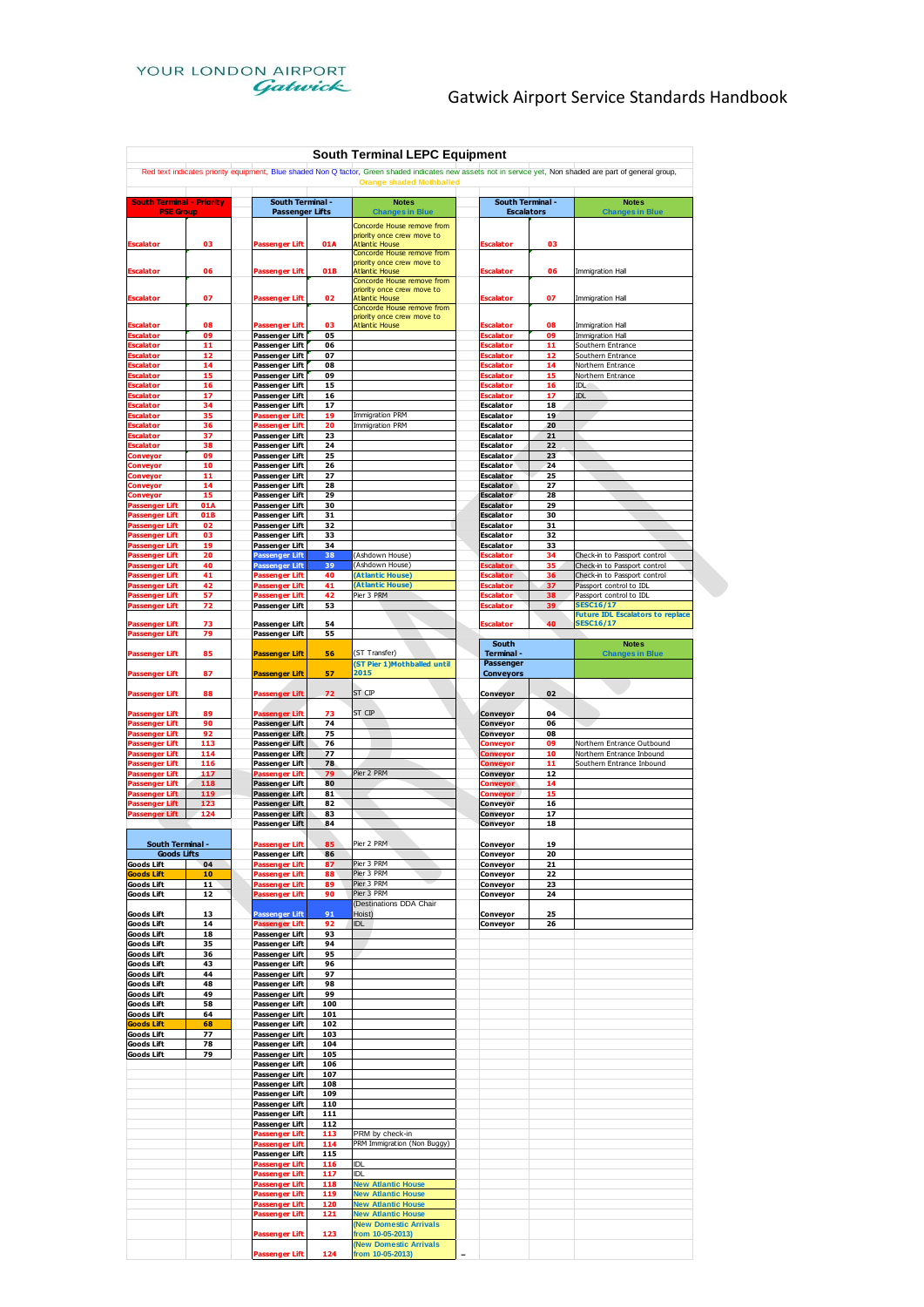

#### Gatwick Airport Service Standards Handbook

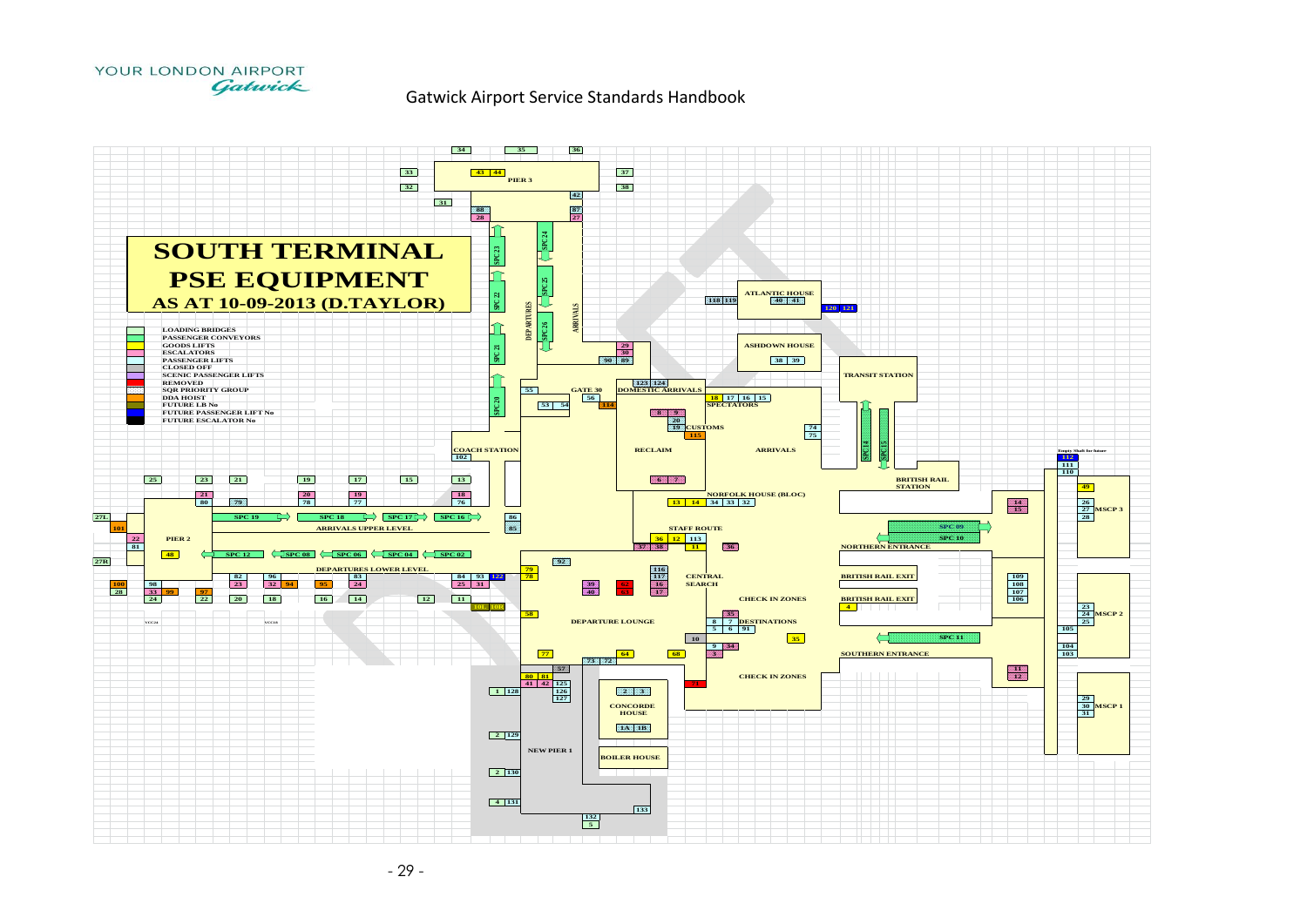



- 30 -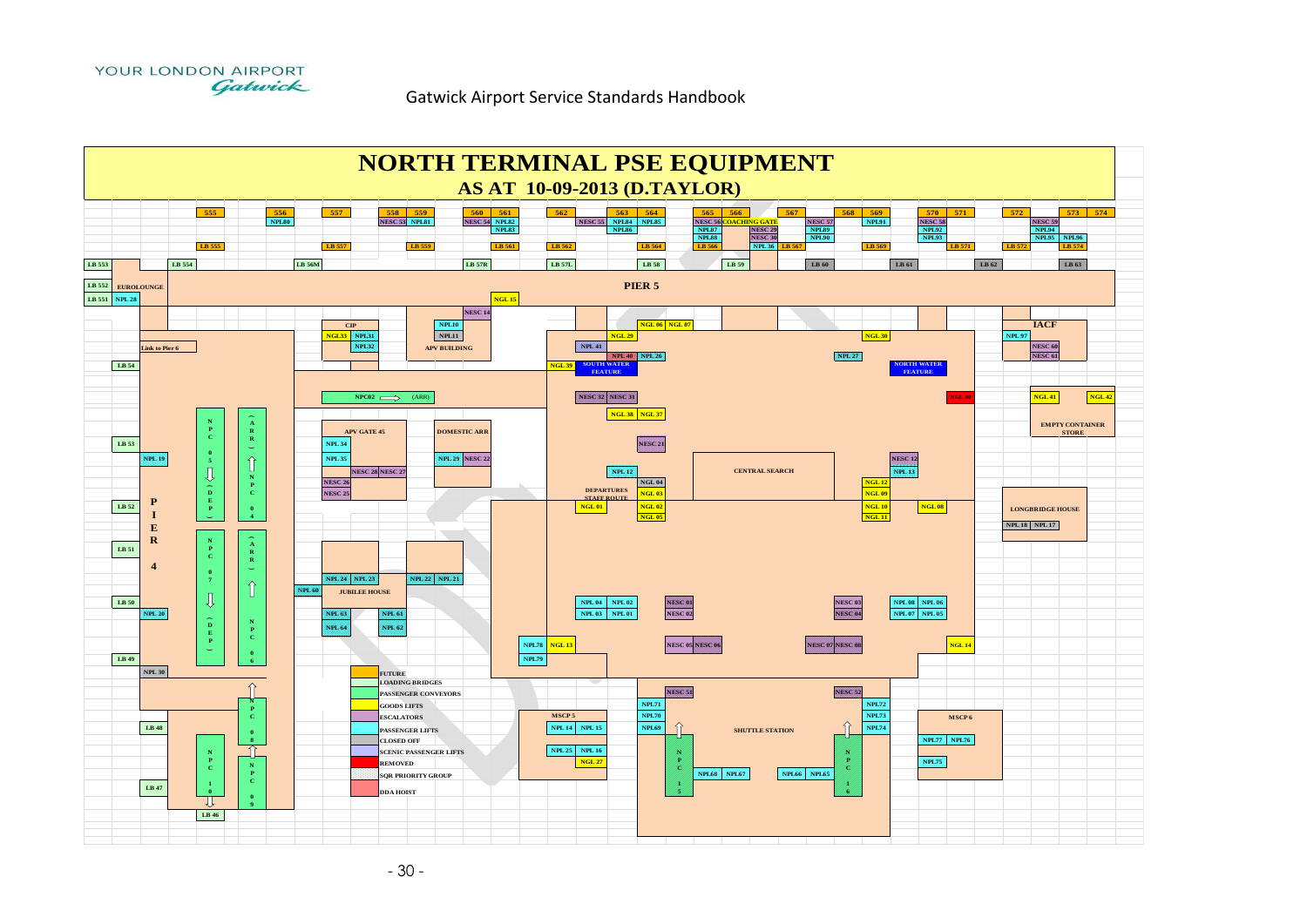

#### Gatwick Airport Service Standards Handbook

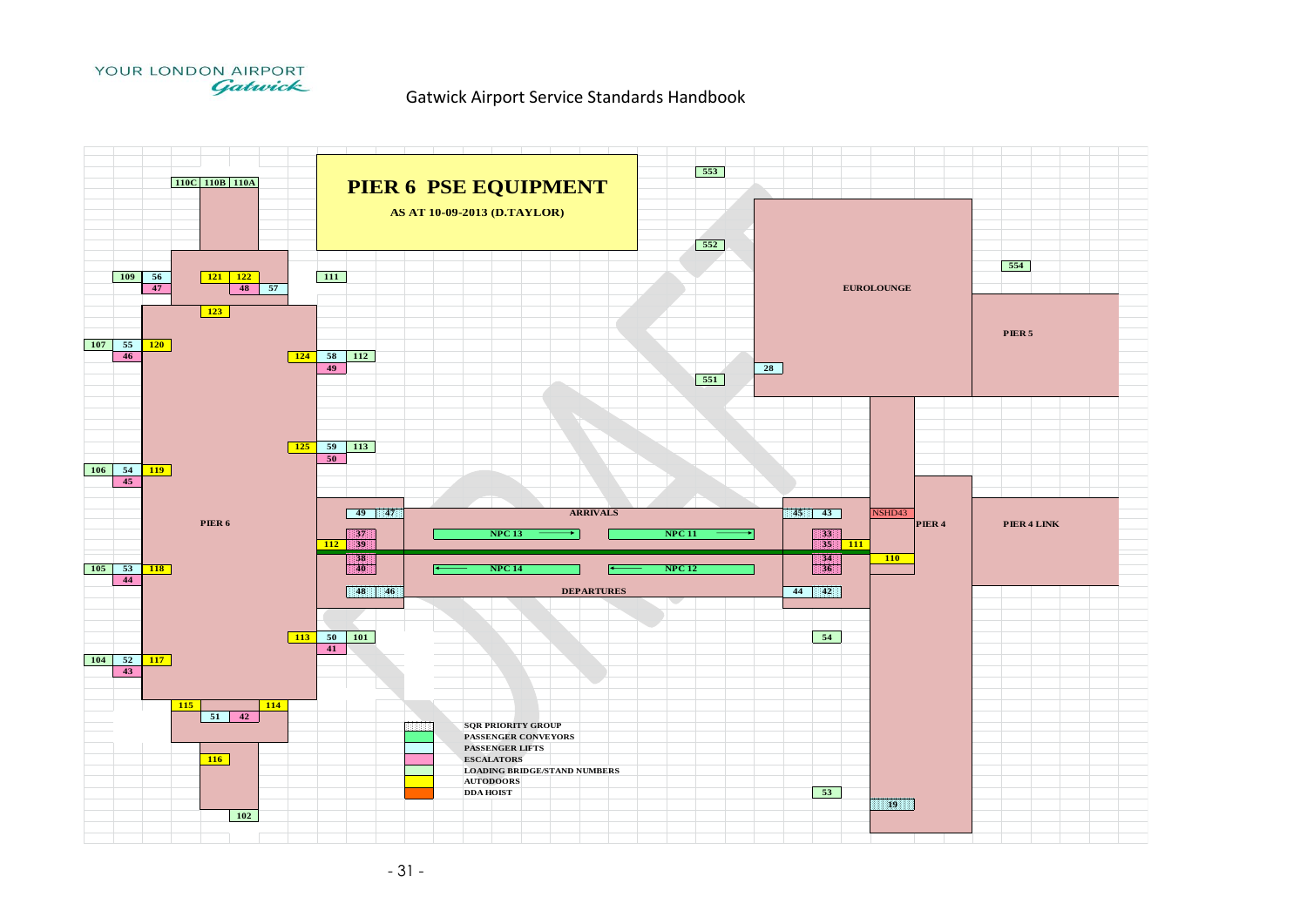## **Appendix IV – Outbound Baggage Measure**

#### **Performance Measures**

The mechanics of this service standard are based on daily system process performance.

Like existing service standards, the overall measure is represented by a monthly performance score for both the North and South Terminal Departures Baggage performance independently. This measure shall be based on daily operational performance levels of **O**verall **B**aggage system **P**rocess performance, known as **OBP**.

#### **Overall Baggage Performance – OBP Metric Parameters**

The measure will be based on the percentage of bags, which achieve a delivery time greater than twenty five minutes before the bag's Scheduled time of Departure (STD).

- The objective is that 99% of bags be tipped or 'attempted to tip' into the chute (sorters) with greater than twenty five minutes before the estimated time of departure.
- **For bags delivered to a carousel, the objective is that 99% of bags be scanned at the** last pre-sort verti-sorter unit – VSU – with greater than twenty five minutes before the estimated time of departure.

#### **Baggage Service standard**:

The monthly average of the daily performance shall be calculated and the OBP recorded for each Terminal accordingly. A measure for ST and a measure for NT & TBF combined shall be provided each month in line with other existing service metrics.

The resulting monthly measure, and any subsequent rebates, shall be provided at the end of the month, as a final service performance figure will be established and, should any breaches have occurred, rebate payments be identified for the relevant airlines.

#### **Data Sample**

The data source used to derive the monthly OBP measure shall be extracted from the GAL Sort Allocation Computer (SAC). Every day at approximately 00:01hrs the previous day's bag data files shall be transferred from the SAC, via a tumbleweed connection, to a GAL reporting server. The data will then be subject to a further reporting script which will derive the monthly figure.

Only bags which have a valid Baggage Sortation Message BSM and a tip or first attempt to tip time shall be included in the measures.

Bags which, for whatever reason, fail to record a tip time or  $1<sup>st</sup>$  attempt to tip time, shall be excluded from the daily OBP measure.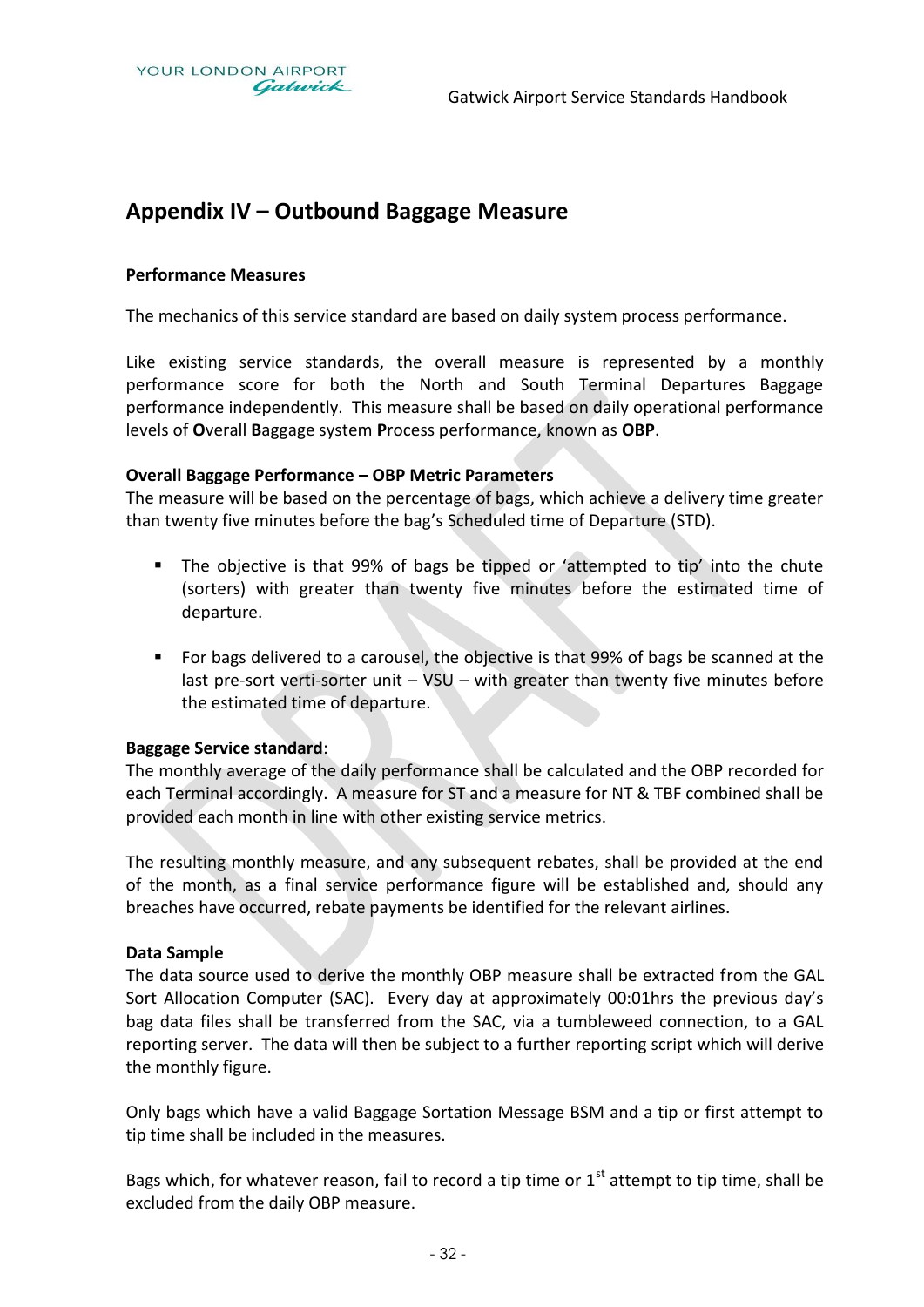YOUR LONDON AIRPORT Gatwick

Bags which fail the OBP measure which are received late from check-in (identified by checkin In System Time - IST – Scanners) less than forty minutes from the Scheduled Time of Departure (STD  $-40<sup>1</sup>$ ) shall also be excluded.

*1 This figure has been chosen taking into account Long Haul, typically STD-60mins, and Low Cost carriers – typically STD -30mins closure times.* 

#### **Performance Monitoring and Monthly reporting**

In terms of the daily operational performance monitoring, an Operational team comprising those responsible for the day-to-day operational performance will measure and respond as required to any sudden reduction in performance levels.

A team consisting of relevant GAL Management representatives including managers able to deal with commercial and service delivery issues, an appointed named AOC representative and any  $3<sup>rd</sup>$  party contracted organisation will meet monthly, review the previous month's performance, approve payments under this agreement, resolve emerging management issues and agree any changes to the operational interfaces and processes.

The previous month's OBP performance will be reported at the monthly core service standards exclusions meeting. The monthly forum will also coordinate the annual review of the OBP service measure comprising the review of the payment and performance provisions of this agreement, including the parameters and management process by the 30<sup>th</sup> May each year.

The annual review is designed to ensure that the agreement continues to reflect the parties' respective obligations and is working to the mutual benefit of GAL and the AOC. Any changes to the payment and performance provisions agreed during said review shall only take effect if agreed in writing by the parties.

#### **Service Standard Exclusions**

Given the interdependency of other critical aspects of flow performance there are exclusions that need to form part of the service measure.

**Chute Fulls:** 

A chute full event is where an output chute (for a tilt tray sorter) remains full / blocked for a period greater than 90 seconds. For a carousel operation, the chute full event shall be recorded as a defined conveyor location upstream from the main carousel injection point recording a 'die-back' condition for greater than 90 seconds.

If the total number of Ground Handler chute fulls (as defined above) exceeds the agreed number of chute full events in any one-day (TBA occurrences), then any resulting OBP performance for that particular Terminal's operation on that particular day shall be void.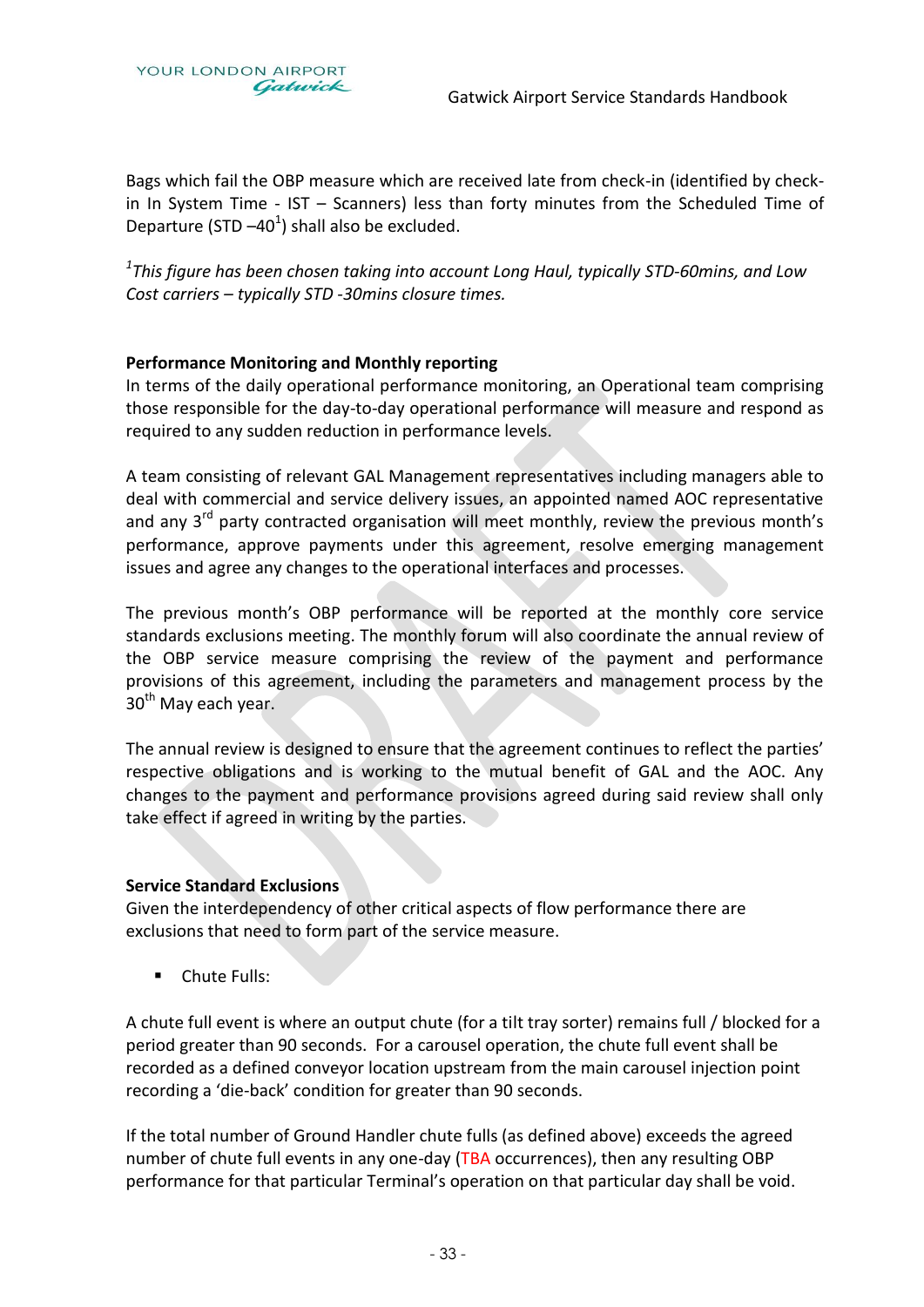The resulting monthly OBP figure shall be calculated across all days where the chute fulls are less than the agreed number of events permissible.

**Sub System Processes:** 

All bags routed to Level 3 and/or the Manual Coding Stations are excluded from this measure given their process time is directly affected by third parties and/or sub-processes outside the control of GAL.

■ OOG Bags:

Bags using the out-of-gauge systems shall be excluded from the Departures SQR measures given the relationship AOC security screening processes has on bag throughput performance.

#### **Service Standard Rebates**

Departures rebate will operate in the same way as Arrivals rebate.

Should the monthly target not be achieved then Gatwick will be liable for a penalty payment representing "0.70"% of the annual airline charges.

The previous month's OBP performance will be reported at the monthly service exclusions meeting in a similar way to Pier Service Level measure.

### **Annex 1- Baggage Input Statement**

#### *Direct baggage input*

Baggage should only be input onto the baggage system, from check-in, where it complies with the following criteria:

|                        | Maximum | Minimum |
|------------------------|---------|---------|
| Length (mm)            | 900     | 300     |
| Height (mm)            | 750     | 200     |
| Width (mm)             | 450     | 75      |
| Weight (Transfer) (kg) | 40      | 0.5     |
| Weight (direct) (kg)   | 32      | 0.5     |

Unsuitable baggage or those outside the dimensions above are to be handled using the Out of Gauge systems.